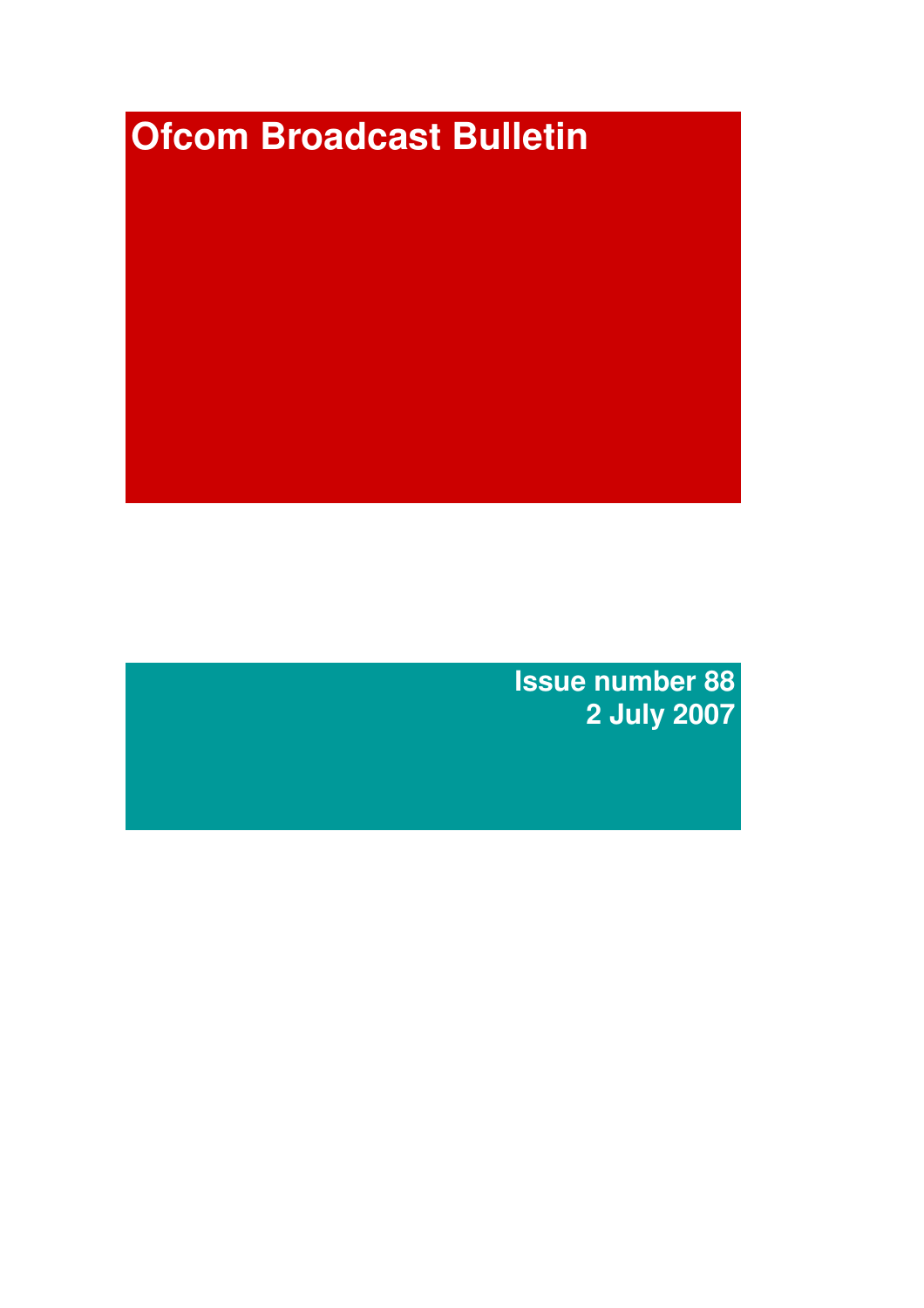# **Contents**

| Introduction                                      | 3 |
|---------------------------------------------------|---|
| <b>Standards cases</b>                            |   |
| Notice of Sanction                                | 4 |
| In Breach                                         | 5 |
| <b>Fairness &amp; Privacy cases</b><br>Not Upheld | 7 |
|                                                   |   |

Other programmes not in breach/outside remit 15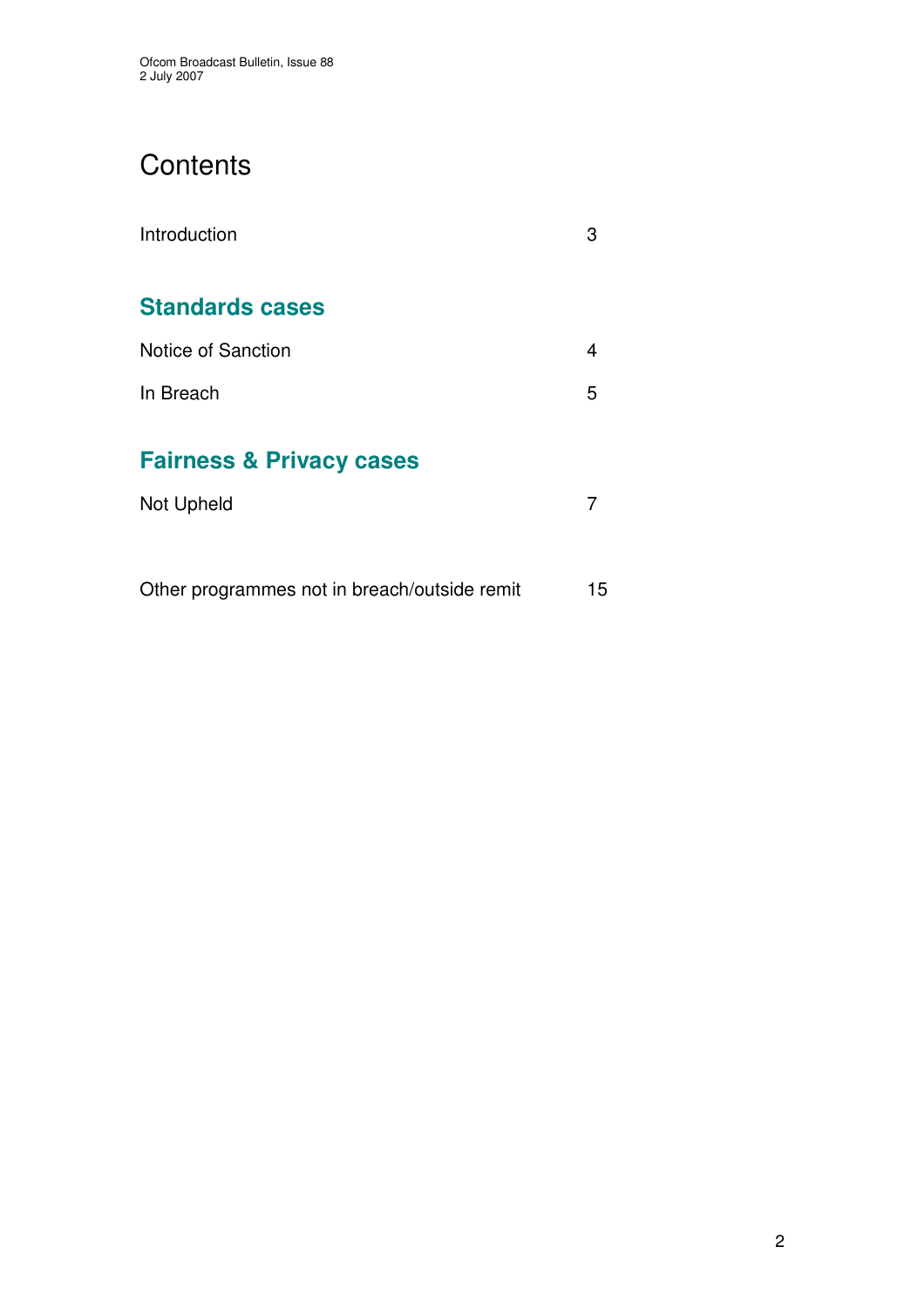# **Introduction**

Ofcom's Broadcasting Code ("the Code") took effect on 25 July 2005 (with the exception of Rule 10.17 which came into effect on 1 July 2005). This Code is used to assess the compliance of all programmes broadcast on or after 25 July 2005. The Broadcasting Code can be found at http://www.ofcom.org.uk/tv/ifi/codes/bcode/

The Rules on the Amount and Distribution of Advertising (RADA) apply to advertising issues within Ofcom's remit from 25 July 2005. The Rules can be found at http://www.ofcom.org.uk/tv/ifi/codes/advertising/#content

From time to time adjudications relating to advertising content may appear in the Bulletin in relation to areas of advertising regulation which remain with Ofcom (including the application of statutory sanctions by Ofcom).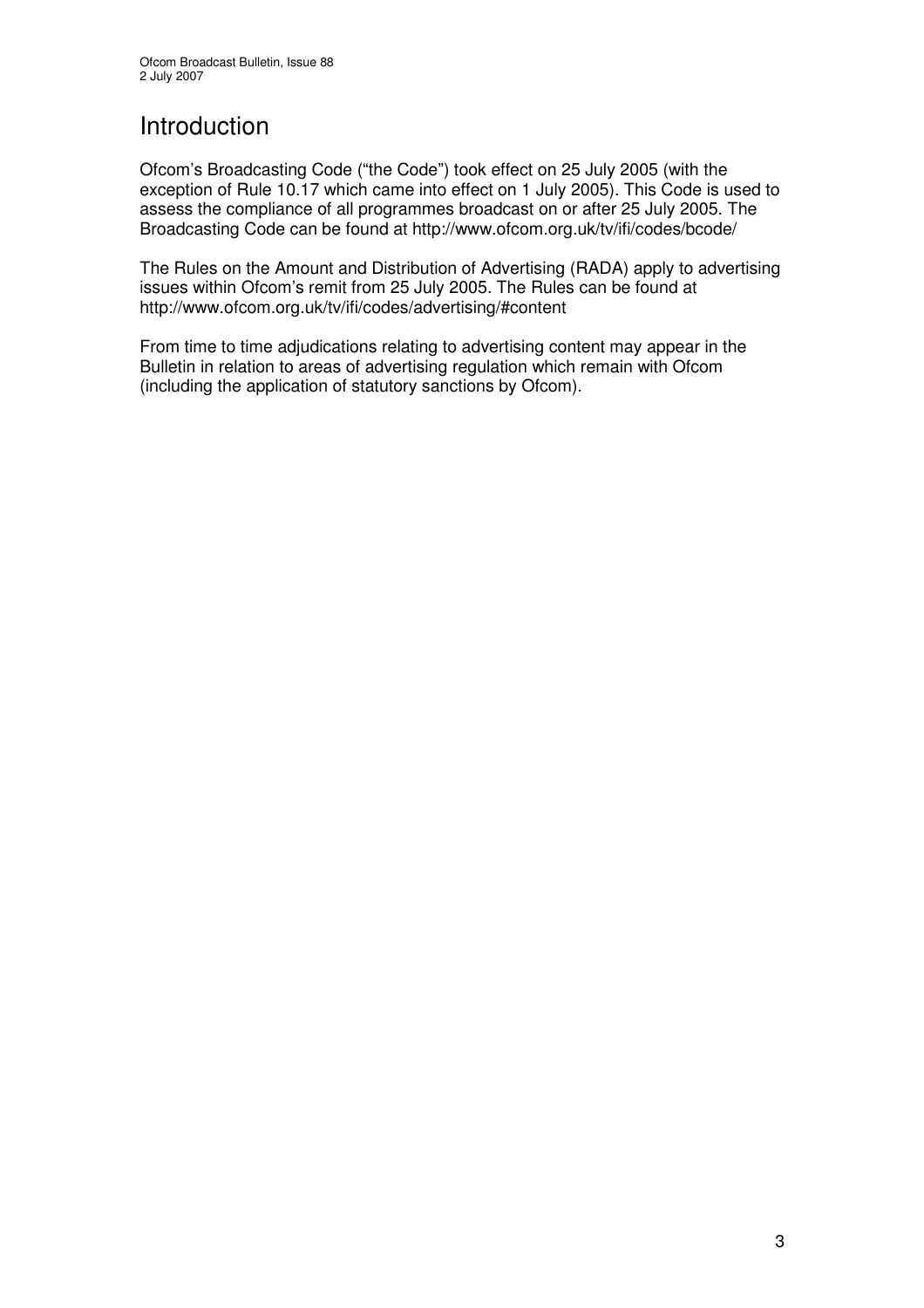# **Standards cases**

# **Notice of Sanction**

### **Channel 5 Broadcasting Ltd ("Channel 5")**

*Brainteaser*, *25 January, 15 February (two occasions), 20 February and 6 March 2007, 12:30*

On 26 June 2007, Ofcom published its decision to impose a statutory sanction on Channel 5 for breaches of Rule 2.11 (competitions should be conducted fairly) of Ofcom's Broadcasting Code.

Ofcom has found that this Rule was breached when fake names were used as competition 'winners' on three of the above occasions; and production staff posed as 'winners' on air another two occasions.

Ofcom also took into account a longstanding history of similar instances of unfair conduct in seven previous competitions on *Brainteaser*, dating back to 2003; and four competitions on a spin-off programme, *Memory Bank*, in 2004.

For the reasons set out in the adjudication, Ofcom has imposed a financial penalty of £300,000 on Channel 5 and has directed it to broadcast a statement of its findings in a form determined by Ofcom on two occasions; once at 12:30 (the time *Brainteaser* was broadcast) and once in peak-time.

The full adjudication can be found at:

**http://www.ofcom.org.uk/tv/obb/ocsc\_adjud/channel5.pdf**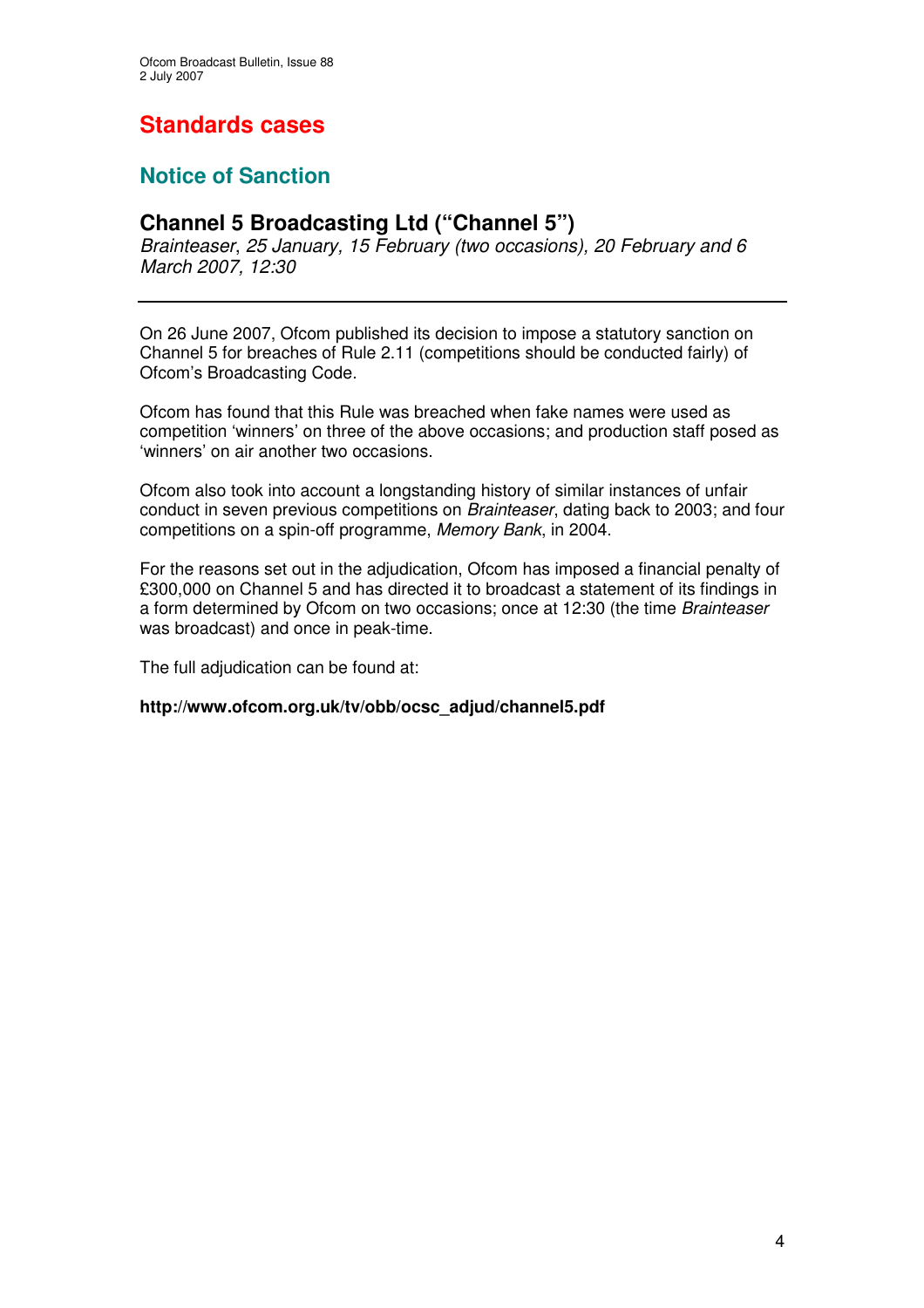# **In Breach**

**Cops on Camera** *Bravo, 20 January 2007, 08:00*

# **Introduction**

*Cops on Camera* is an observational series that documents the work of police forces and the various kinds of anti-social behaviour that they encounter. A viewer complained that the programme contained black and white CCTV footage of a violent and unprovoked attack on a man by a gang of youths, which the complainant said was inappropriate for the time of day.

Ofcom requested the broadcaster's comments with regard to Rules 1.3 and 1.11 of the Code.

Rule 1.3 states that "Children must be protected by appropriate scheduling from material that is unsuitable for them." Appropriate scheduling in turn must be judged according to such factors as the likely number and age range of children in the audience, the nature of the channel and the particular programme, and the likely expectations of the audience for a particular channel at a particular time and on a particular day.

Rule 1.11 states that "Violence, its after-effects and descriptions of violence, whether verbal or physical, must be appropriately limited in programmes broadcast before the watershed and must also be justified by the context".

### **Response**

Virgin Media which operates Bravo stated that it is a channel aimed at a predominantly male audience between the ages of 18 and 34 and does not attract a significant child audience. It provided figures from its audience research analysis suggesting that only 0.05 per cent of the children watching television during the hour when this show was broadcast were watching Bravo. Furthermore, the broadcaster argued that an 08:00 weekend slot would be unlikely to attract children as there are dedicated programmes for children and teenagers on the main terrestrial channels at these times.

The broadcaster explained that *Cops on Camera* had been transmitting at this time every weekend since December 2006 and before that this time slot had been filled by another reality clip show called *World's Most Amazing Videos*, which showed home videos of people who had had near death experiences. Both of these programmes had been directly followed in the schedule at 09:00 by *Street Crime UK*. The broadcaster believed, therefore, that this programme had been appropriately scheduled and the likely expectations of the audience for this particular time and day had been taken into consideration. The broadcaster did not believe, therefore, that Rule 1.3 had been breached.

Virgin Media, while acknowledging that the programme did illustrate a violent attack, nevertheless argued that the CCTV footage was of poor quality and not presented in a graphic or sensationalist manner and so was appropriately limited. It believed that while it is evident that punches are being thrown, it is not possible to either see or hear the actual impact of the punches. Additionally the tone of the commentary did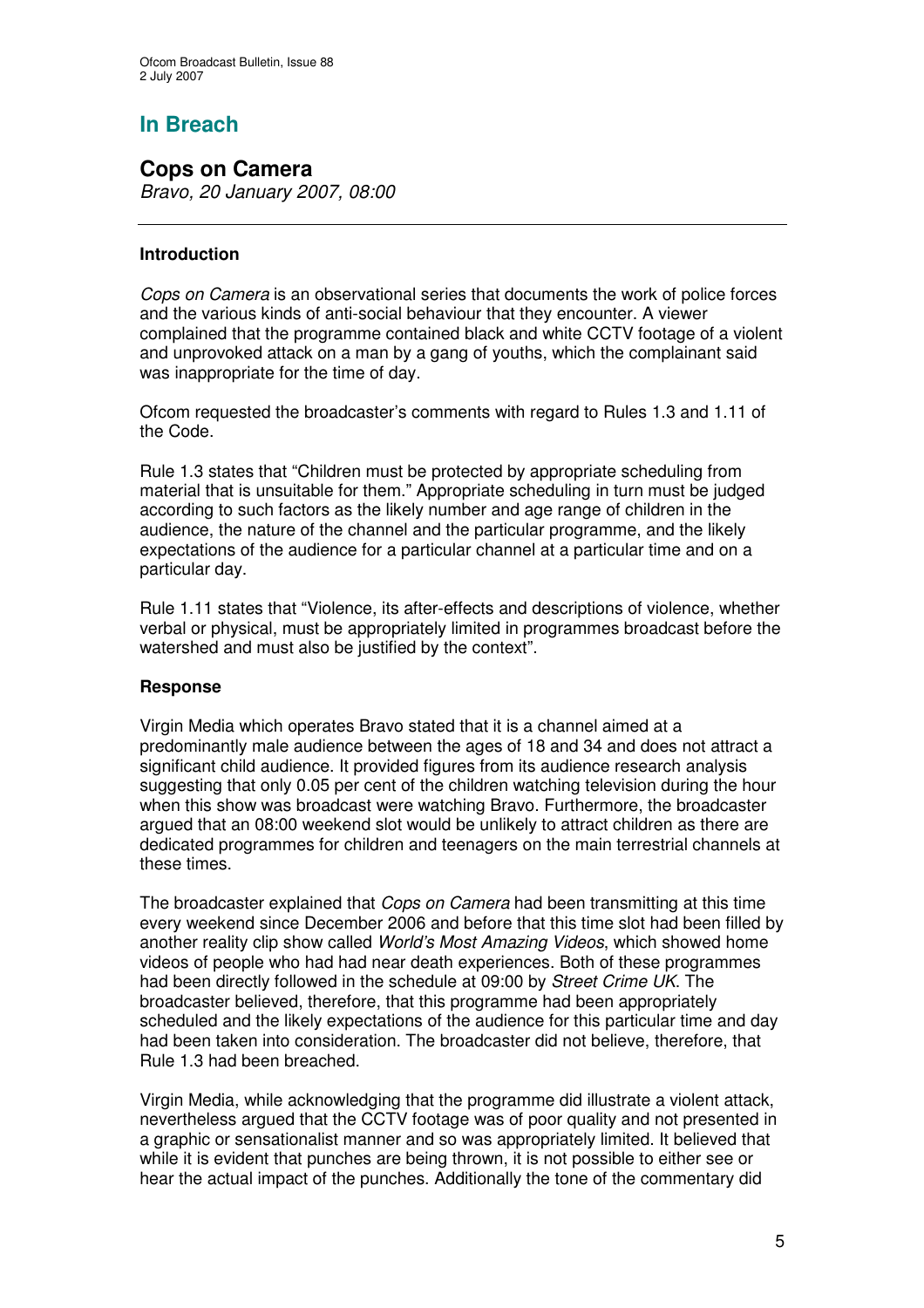not condone the violence and relayed the consequences for those involved in the attack. Therefore, given the context of the programme, the broadcaster thought that there was sufficient editorial justification to retain the scene for daytime transmission.

### **Decision**

As regards Rule 1.3, the section of the programme complained of depicted a vicious and unprovoked attack on a man by a gang of youths who punched and kicked him to the ground. The man tried to escape but was chased and then attacked again by the youths and left lying on the ground. The scene was then repeated in slow motion. Although the CCTV footage was grainy with the sounds of the attack not audible, the events were quite clear and shocking. Ofcom's opinion is that it was unsuitable for broadcast at 08:00 on a Saturday on any unencrypted channel.

Virgin Media argued that the programme was likely to, and did, attract relatively few child viewers and therefore the footage of the attack was appropriately scheduled. Ofcom acknowledges that a channel like Bravo may schedule programmes to attract a more adult audience and can take this factor into account when assessing content for broadcast before the watershed. However broadcasters must also take proper account of the likely age range of children watching as well as the likelihood of them doing so. Ofcom has concluded that at 08:00 on a Saturday, a higher proportion of the audience is likely to consist of children, both the very young as well as older children; and they may well be watching without an adult present in the room to make decisions about what material is watched. Further the nature of the content of *Cops on Camera* includes elements that may well attract children. Ofcom has concluded therefore that children were not protected by appropriate scheduling from this unsuitable material and there was a breach of Rule 1.3.

The violence depicted in the CCTV footage is described above. In addition to the poor quality of the footage, Ofcom takes account of the commentary explaining that, despite his injuries, the victim was able to walk away from the scene and that a number of youths were detained after the attack; and that one of the purposes of the programme is to depict the anti-social behaviour which police forces must seek to control. The shots of violence were, however, brutal and sustained, and were also repeated in slow motion. Overall we concluded that in this case the violence was not appropriately limited and justified by the context, so as to protect sufficiently any children watching and comply with Rule 1.11.

### **Breach of Rules 1.3 and 1.11**

**Ofcom is concerned that this is the fourth breach of the Code it has recorded against Bravo regarding unsuitable content in daytime programmes. It has already recorded a breach of Rule 1.3 (appropriate scheduling) (Bulletin 87); Rule 1.14 (offensive language) (Bulletin 73) and a breach of Rule 1.5 (bad language) of the ex-ITC Programme Code (Bulletin 46). If there are any further breaches of this nature by Bravo, Ofcom may consider further regulatory action.**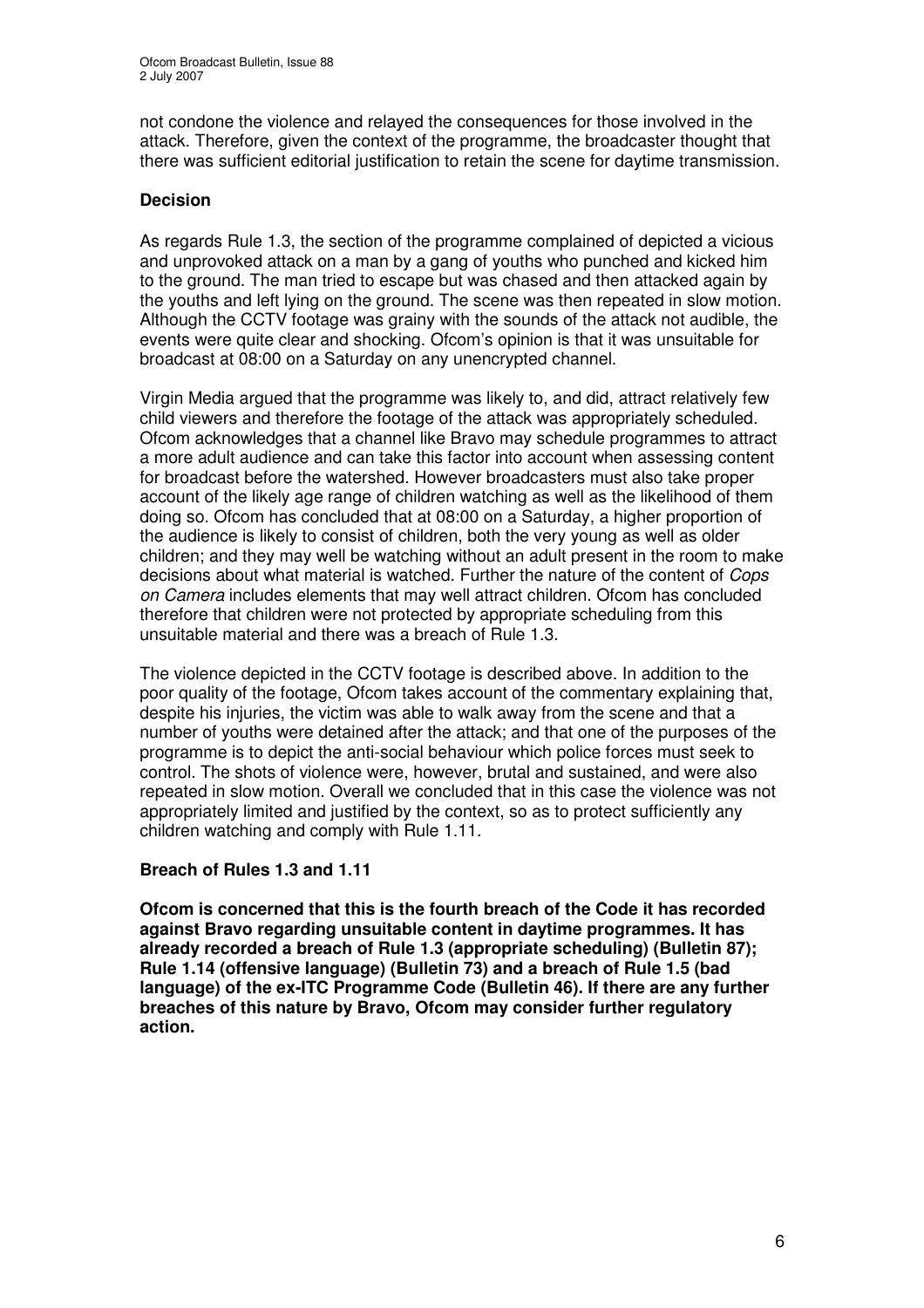# **Fairness and Privacy Cases**

# **Not Upheld**

### **Complaint by Mrs Josephine Hill on behalf of herself and the Clough and Risegate Residents' Association**

*Look North, BBC1 (East Yorkshire & Lincolnshire), 20 June 2006*

**Summary:** Ofcom has not upheld this complaint of unfair treatment in the broadcast of the programme.

Mrs Josephine Hill, who is Secretary to the Clough and Risegate Residents' Association ("the Association"), complained that both she and the Association were treated unfairly in a report concerning travellers that was included in the BBC1 regional news programme *Look North*. The programme included a report on an illegal encampment near Spalding in which extracts of an interview with Mrs Hill were incorporated.

Mrs Hill complained that the feature misrepresented her views and she was not properly informed about the nature of the programme. Mrs Hill also complained that she and the Association were treated unfairly in that: the programme devoted more time to the views of the travellers than to the views of the local community; the "subject matter" was handled in a "biased" manner that gave the impression that the travellers were being "harassed and mistreated" by local residents; and that the presenter gave an unfair impression of how local residents view travellers.

Ofcom found as follows:

The programme represented Mrs Hill's views fairly and she was given sufficient information concerning the nature of the programme to provide informed consent for her participation.

Furthermore, the programme appropriately represented the views of both the travellers and residents and resulted in no unfairness to either Mrs Hill or the Association and did not give an unfair impression of how local residents viewed travellers.

The complaint of unfairness was not upheld.

### **Introduction**

*Look North*, a BBC regional news programme, broadcast on 20 June 2006, included the second of a two-part feature (shown on consecutive nights) which considered what life as a traveller was like. The feature also looked at the new powers that require local authorities to regularly check the numbers of travellers in their area and ensure that adequate land is provided for them. The broadcast on 20 June 2006 included a report of a visit to an illegal traveller or Gypsy encampment and interview footage of Mrs Josephine Hill, a resident living close to the encampment, who commented in the programme about the affect the camp had had on local property prices. At her request Mrs Hill was not identified in the report; her face was obscured and her words were attributed to "a local resident".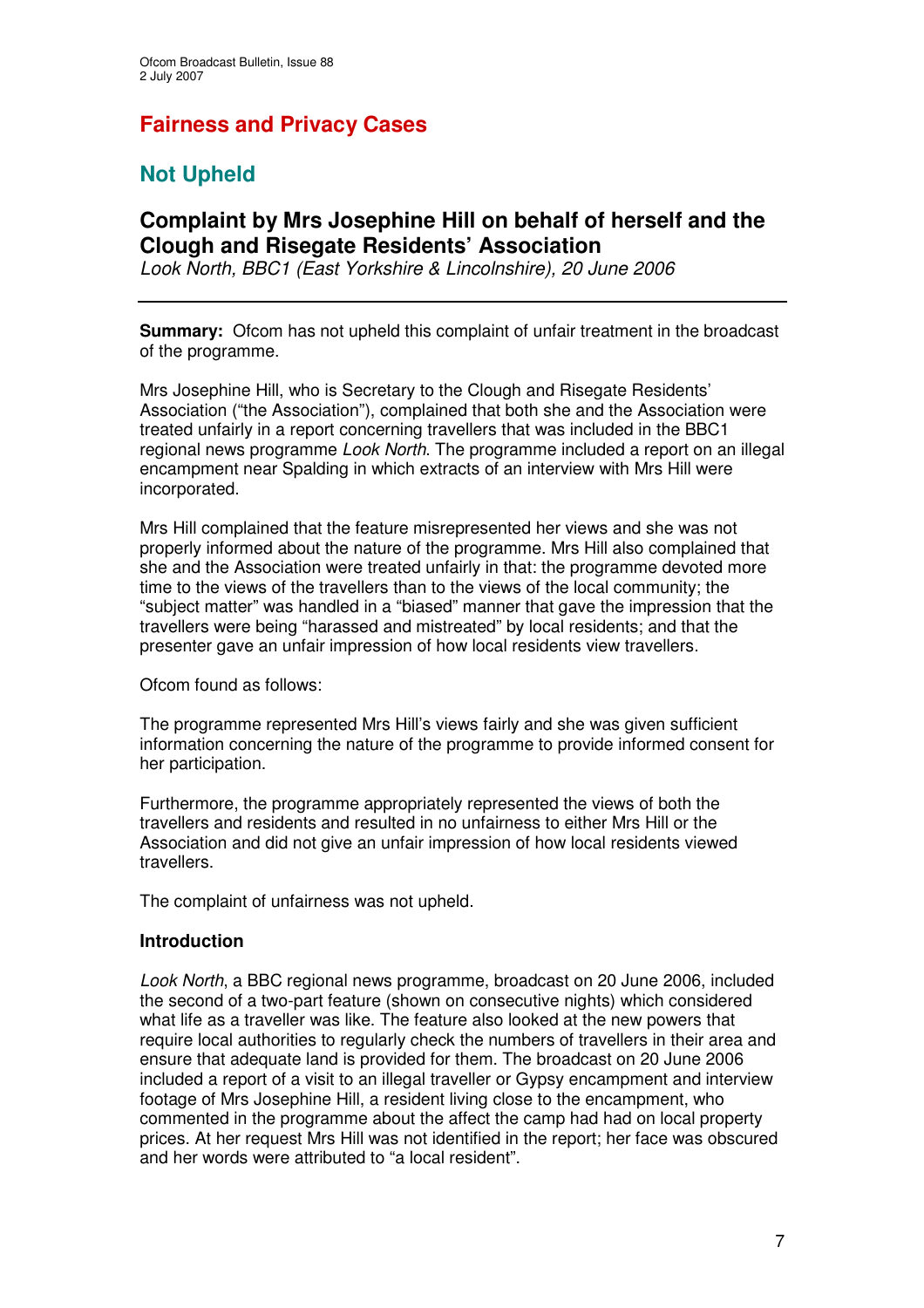Mrs Hill complained that both she and the residents of the Clough and Risegate Residents' Association ("the Association"), which Mrs Hill, as Secretary to the Association, is authorised to represent, were treated unfairly in the programme as broadcast.

### **The Complaint**

### **Mrs Hill's case**

In summary, Mrs Hill complained that she was treated unfairly in that:

a) Her views were misrepresented in the programme. The part of her interview that was broadcast was used out of context, creating the impression that the main objection of local people to the travellers was the effect that they had on property prices.

In this context, Mrs Hill stated that she had made three specific points in her interview about the effect of the Gypsy encampment on the local residents, only one of which was the effect on locally property prices. The other two were about the local primary school having closed to new admissions and the lack of dentists in Lincolnshire.

b) She was told by the programme makers that the purpose of the report was to show the way in which the local council was setting a benchmark for other councils to follow in the way it dealt with the traveller situation. However, the programme did not mention the way in which the local council was dealing with the traveller situation. Mrs Hill also noted that the programme featured Steve Williams, Head of Planning at South Holland District Council ("the Council"), "for less than 30 seconds".

In summary, Mrs Hill complained that she and the residents represented by the Association were treated unfairly in that:

c) Mrs Hill stated that the programme maker said that it wanted to give a balanced view of the situation. However, it devoted most of the item to the travellers. The views of the local residents were given less than 30 seconds in the item and no opportunity was given to them to answer "the untrue claims made by the travellers".

In this context Mrs Hill gave two examples of allegedly untrue claims. The first related to a woman with a heart condition and the second to a child being taunted at school.

- d) The handling of the "subject matter" was "biased" towards the minority group (i.e. the travellers) and was presented in a way that gave the impression that the travellers were being harassed and mistreated by local residents.
- e) The programme announced that it had received a number of emails about the story and that some of them were not suitable for on-air broadcast. This gave a biased and unfair impression of how local residents view travellers.

### **BBC's case**

In summary the BBC responded to Mrs Hill fairness complaint as follows: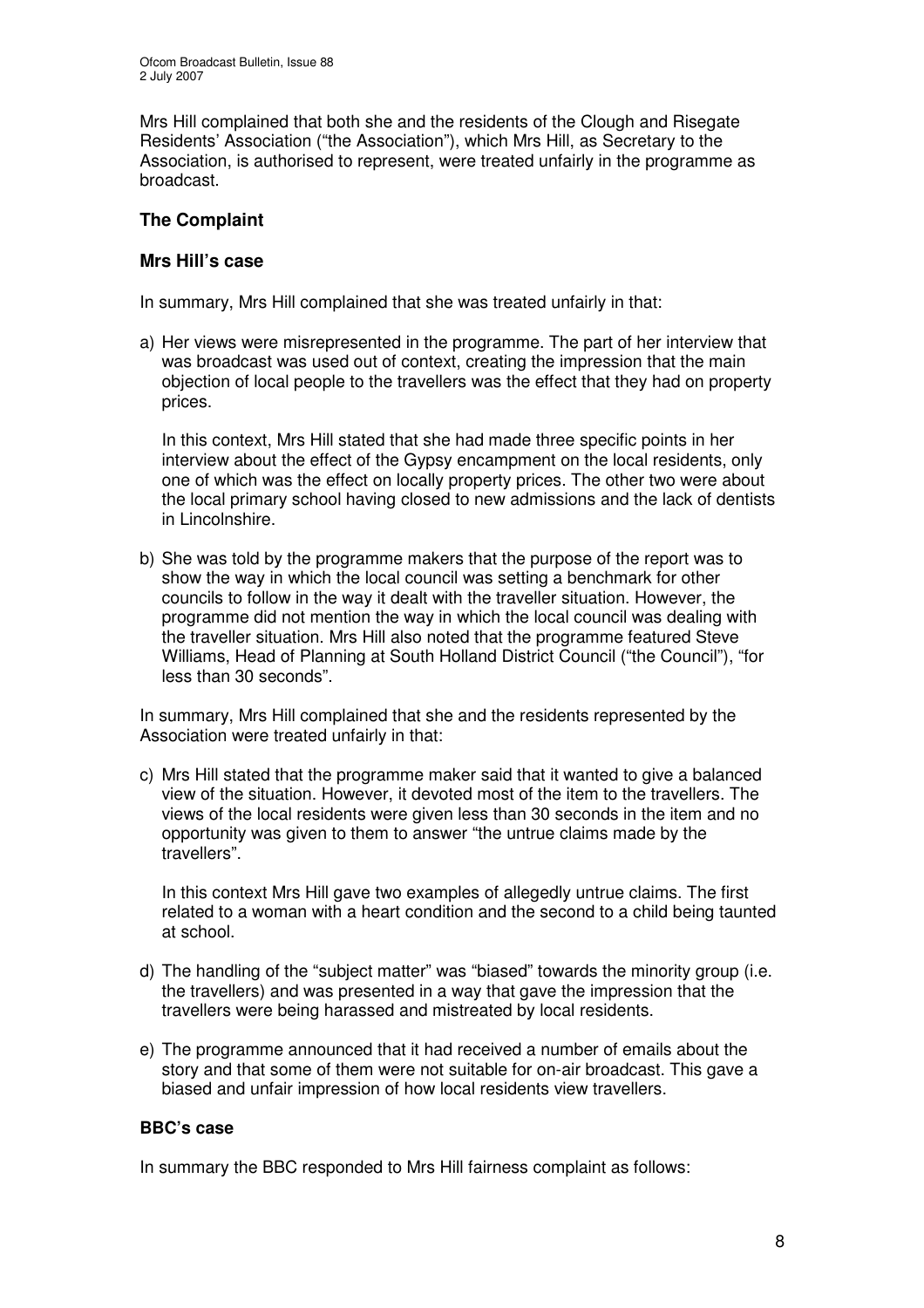a) Quoting the Commission for Racial Equality, the BBC first noted that "Travellers and Gypsies are some of the most vulnerable and marginalised ethnic minority groups in Britain". It then explained that this programme was the second of a special two-part report examining the issues relating to the discrimination and offensive behaviour exhibited towards members of these communities, notably when there is conflict between them and permanent residents living close to their encampments.

The BBC did not accept that Mrs Hill's views were misrepresented in the programme.

It stated that in the section of the interview with Josephine Hill from which the quote attributed to "a local resident" was drawn the complainant had made three points about the "harm" caused by the Gypsies having set up an encampment close to her home. These points concerned the increase in traffic, the change in the use of the land from agriculture to housing and the "drop in property values".

The broadcaster argued that the programme had not misrepresented the complainant's views because it was "unmistakably her position that the harm caused by the presence of what was referred to twice in the item [by the Look North's presenter and reporter, respectively] as an "illegal encampment", consists primarily of a reduction in property prices".

The BBC noted that the transcript of the interview showed that despite being given an "explicit opportunity to discuss both topics" Mrs Hill did not mention the issue of health care and mentioned education only to remark that some of the Gypsies' children went to nearby schools.

b) The BBC responded to Mrs Hill's complaint that in contrast to what she had been told the programme did not mention the way in which the local council was dealing with the traveller situation, by providing the reporter Vicky Johnson's account of her approach to and subsequent interview with Mrs Hill.

The reporter's account stated that the focus on the South Holland area was based on the production team's finding that the local council had progressed further than most of its counterparts in fulfilling the new government requirement that local councils "make provision for travellers in their area". It also noted that the team had found it difficult to elicit the views of the local settled community "on the record"; that eventually someone gave them Mrs Hill's contact details and that when she, the reporter, had approached Mrs Hill she had not only explained this to her but also told her that "the motivation for the piece she was to be involved in was the new onus on local authorities".

The reporter recalled that before the interview Mrs Hill had commented that she had "nothing personal against the travellers [but] she didn't think it was fair that they could apparently flout planning regulations". The reporter also noted that Mrs Hill was "most indignant about the effect of travellers on local property values" and that she "seemed most passionate" about this issue throughout the interview including during the periods when she was "on the record".

Furthermore, the BBC noted that the programme included an excerpt from an interview with an official from the Council regarding the traveller situation. The broadcaster added that Mrs Hill was interviewed "to establish the feelings of local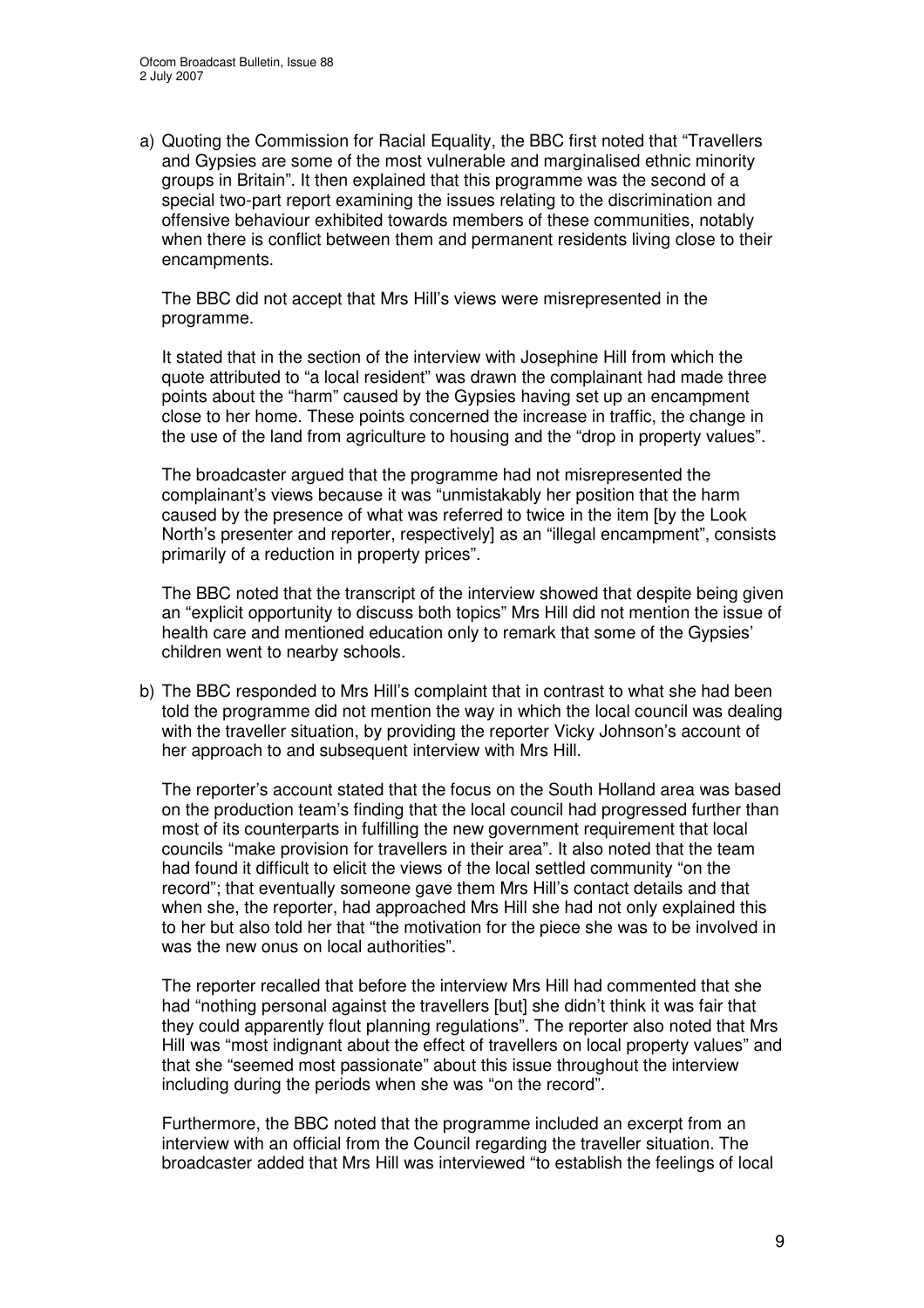residents" while "the Council's position was, appropriately, left to a representative of the Council".

In summary the BBC responded to the complaint on behalf of the Association as follows:

c) In response to the complaint on behalf of the Association that the programmemaker had not given a "balanced view of the situation" the BBC noted that the programme was the second of a pair of reports specifically examining "the issues faced by a marginalised and vulnerable section of British society".

The BBC stated that Mrs Hill had been given adequate opportunity to comment on the issues she was qualified to address and that within her complaint she offered "no evidence" to support her suggestion that the travellers made "untrue claims" regarding the inability to get medical appointments or being taunted at school.

The BBC then noted that in its studio interview with John Mercer (who appeared, as a representative of the wider Gypsy community) it had not only asked him whether he accepted the point raised by Mrs Hill about the detrimental effect on property prices but pressed him on this question when he suggested that this effect was due to estate agents rather than the presence of Gypsy encampments.

- d) With regard to the complaint that the handling of the subject matter was biased and gave the impression that the travellers were being harassed and mistreated by local residents, the BBC pointed out that "to the extent that [the report] suggested that the Gypsies were being either harassed or mistreated, it did so only in the most general terms". The broadcaster stated that comments made by people from the wider Gypsy community described "the widespread prejudice against them felt by Gypsies" rather than indicating that they felt "harassed or mistreated" by members of the Association.
- e) With regard to the complaint that in making a reference to the receipt of a large number of e-mails about the story which were "not suitable for on-air broadcast" the programme gave a biased and unfair impression of how local residents viewed travellers, the BBC noted that the programme had not contained any reference to e-mails in relation to this report.

It noted that the presenter referred to e-mails which related to a feature on the previous night's programme criticising the flying of the English flag and had commented that he could not read a lot of the e-mails out because "that would get us into serious trouble". This was unrelated to the Clough and Risegate Residents' Association".

### **Decision**

Ofcom's statutory duties include the application, in the case of all television and radio services, of standards which provide adequate protection to members of the public and all other persons from unfair treatment in programmes included in such services.

In carrying out its duties, Ofcom has regard to the need to secure that the application of these standards is in the manner that best guarantees an appropriate level of freedom of expression. Ofcom is also obliged to have regard in all cases, to the principles under which regulatory activities should be transparent, accountable, proportionate, consistent and targeted only at cases in which action is needed.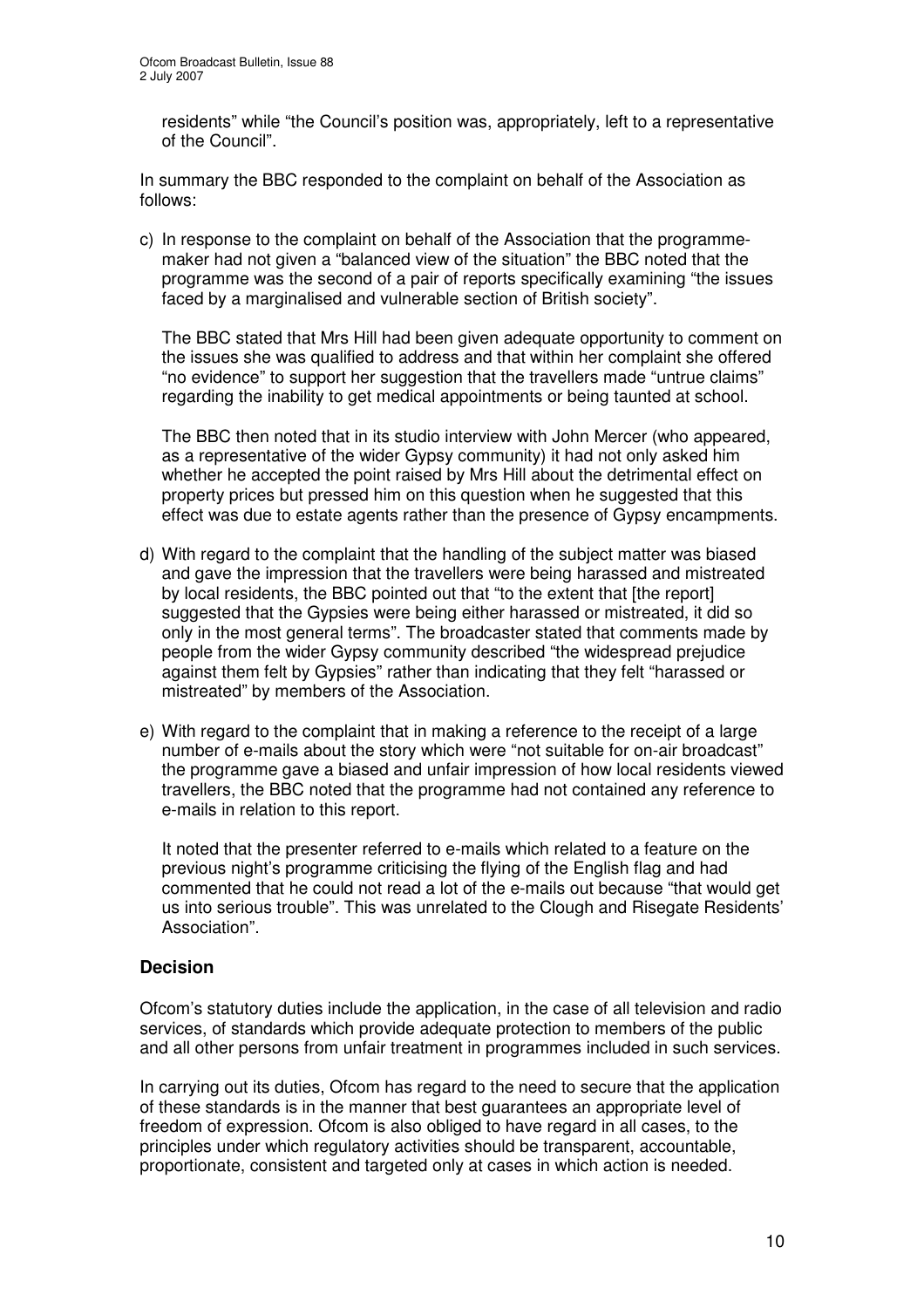Mrs Hill's complaint included an e-mail sent to the BBC regarding this programme in which she suggested that prior to making an "official complaint" she would give the broadcaster "the opportunity to acknowledge a lack of impartiality in the presentation". The suggestion of a potential lack of impartiality was not considered to be part of the complaint at Ofcom's entertainment stage. Nonetheless, within its response the BBC noted that the "matter [of impartiality] is outside Ofcom's remit". Ofcom observes that this is indeed the case with BBC services (like this one) funded by the licence fee or grant in aid and notes that, as both the Complaint and the Decision (outlined below) make clear, Ofcom did not consider the issue of impartiality in relation to Mrs Hill's complaint.

Mrs Hill's complaint was considered by Ofcom's Executive Fairness Group which considered the complaint and the broadcaster's response, together with a recording of the programme as broadcast and a transcript of the broadcaster's interview with Mrs Hill. Ofcom noted that the complaint of unfair treatment at heads c) to e) was entertained in so far as it related to both Mrs Hill and the members of the Clough and Risegate Residents Association. Given that neither Mrs Hill nor the Association was mentioned by name in the programme Ofcom looked at the broad picture of how the residents' views were represented when considering these heads of Mrs Hill's complaint.

In the circumstances of this case Ofcom found the following:

a) Ofcom first considered Mrs Hill's complaint that her views were misrepresented in that the extract of her interview in the broadcast was used out of context and gave the impression that the main objection to the travellers was their effect on property prices.

Ofcom looked at the context of the two-part feature as a whole and the particular report in which Mrs Hill's comments were included. In Ofcom's view the feature as a whole undoubtedly set out to look at what life as a traveller was like while the second report, which included Mrs Hill's contribution, was designed to illustrate some of the difficulties travellers face by way of a particular example, namely the illegal encampment close to where Mrs Hill lived.

Programme makers can quite legitimately select, omit or edit interviews provided for inclusion in a programme as long as it does not result in unfairness. This is rightly an editorial decision for programme makers to take. Ofcom was not concerned with the nature, number or length of contributions made (and subsequently included in the programme) by Mrs Hill. Rather Ofcom sought to determine whether the programme maker's actions were consistent with its obligation to avoid unfair treatment of those directly affected by the programme. In particular Ofcom considered whether the programme-maker followed the requirement that "when a programme is edited, contributions should be represented fairly" (Practice 7.6 of the Code).

In light of this Ofcom looked at the transcript of Mrs Hills's interview with the broadcasters and of the broadcast report in which two extracts from this interview were broadcast.

Ofcom observed that Mrs Hill raised a number of concerns relating to the local impact of the presence of the travellers during her interview with the broadcaster. These concerns included, but were not restricted to, the travellers having had a depressing effect on house prices in the local area. For example, Mrs Hill noted that "they [the travellers] are causing a lot of harm in terms that this was an agricultural field before they move[d] on there" and that "the road [to the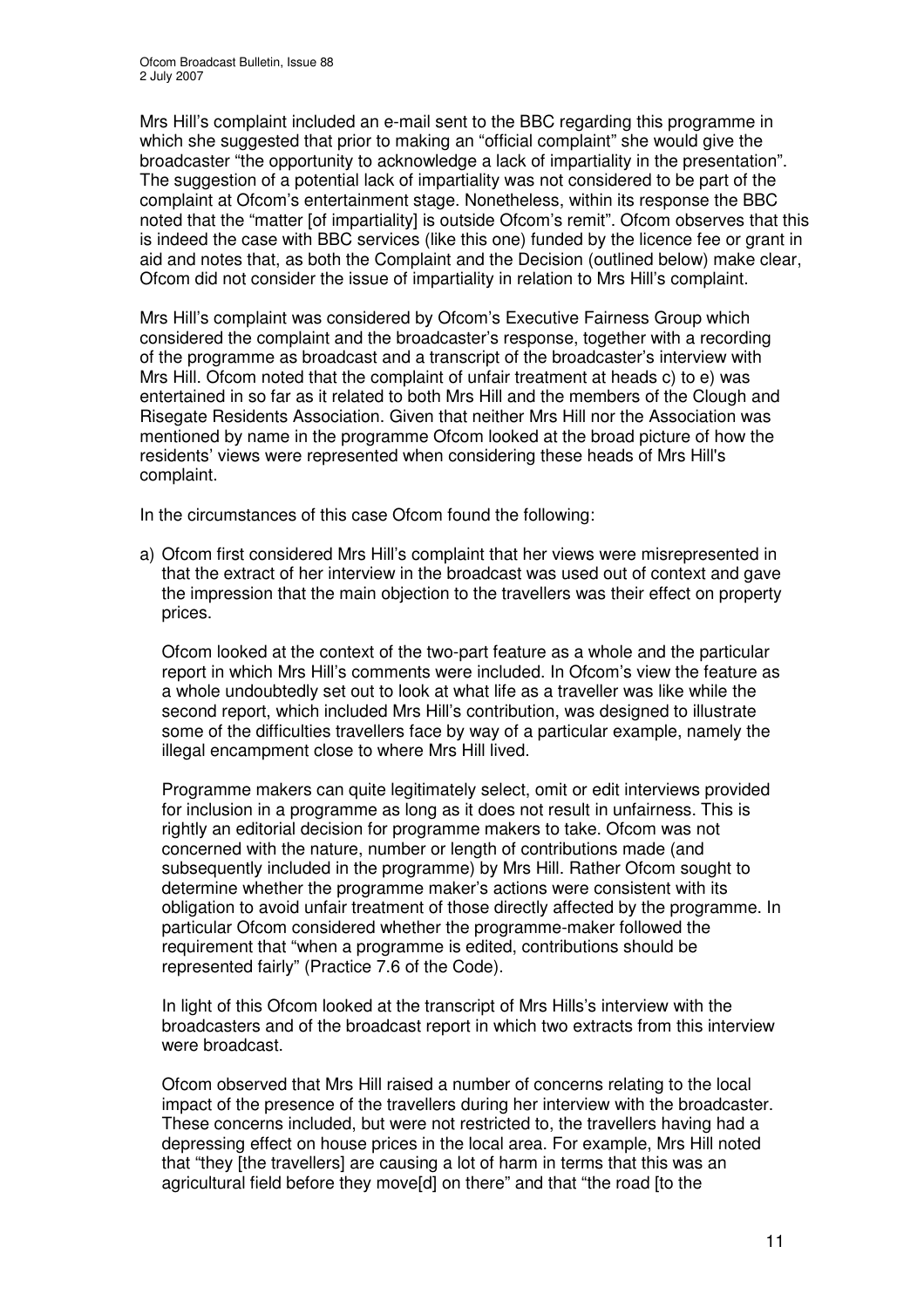encampment] is just not suitable for the increase in traffic on there". Ofcom also observed that some of the other comments made by Mrs Hill during her interview indicated that while she believed that the travellers should be evicted she also wanted the council to take into account their needs in finding them a suitable alternative site. In this context Ofcom also noted that, in contrast to the implication within her complaint, Mrs Hill did not mention either the closure of the local school to new pupils or that there was a lack of dentists in Lincolnshire during her interview.

Taking all of these factors into account Ofcom considered that while the report only partially indicated Mrs Hill's views on the effect of the presence of the travellers, the issue of the drop in house prices was clearly one of the main concerns that she raised. It considered that in choosing to quote Mrs Hill on this matter the broadcaster had exercised its editorial independence and that it had not misrepresented her opinion in an unfair manner.

Finally, Ofcom considered that because neither of Mrs Hill's comments was attributed to her and because her identity was obscured, the inclusion of these comments, or indeed the exclusion of others, was very unlikely to have changed anyone's opinion of Mrs Hill and did not result in unfairness to her. Ofcom found no unfairness to Mrs Hill in this respect.

b) Ofcom then considered Mrs Hill's second complaint that she was told that the purpose of the programme was to show how the local council was setting a benchmark for others in how to deal with travellers but the local council was only given 30 seconds and the report did not mention how it was dealing with the situation.

Ofcom noted that Mrs Hill's complaint was not brought on behalf of South Holland District Council ("the Council"). Therefore, its consideration of this head of complaint rested on whether or not the broadcaster had given Mrs Hill adequate information for her to make a judgement about her willingness to take part in the broadcast, this is known as securing informed consent. The Code states that "Where a person is invited to make a contribution to a programme (except when the subject matter is trivial or their participation minor) they should normally, at an appropriate stage, be told the nature and purpose of the programme, what the programme is about and be given a clear explanation of why they were asked to contribute and when (if known) and where it is likely to be first broadcast" (Practice 7.3 of the Code).

Ofcom noted that while there was no correspondence or note of the conversations which detailed the information given to Mrs Hill about the programme, the reporter had provided an account of her dealings with Mrs Hill. According to this account she told her that "the motivation for the piece was the new onus on local authorities to make better provision for their travelling communities and that South Holland appeared to be ahead of the game". Ofcom observed that this would seem to indicate the Council's position would be considered but not that it would necessarily be the main focus of the report. In Ofcom's view it appeared that the programme makers had given Mrs Hill a fair account of the overall context in which her interview would be used.

Again, it was not for Ofcom to be concerned with the length of the council's contribution rather it considered whether Mrs Hill was given adequate information about this contribution to provide informed consent. In this context, Ofcom noted that in the programme Mr Steve Williams, Head of Planning at the Council, was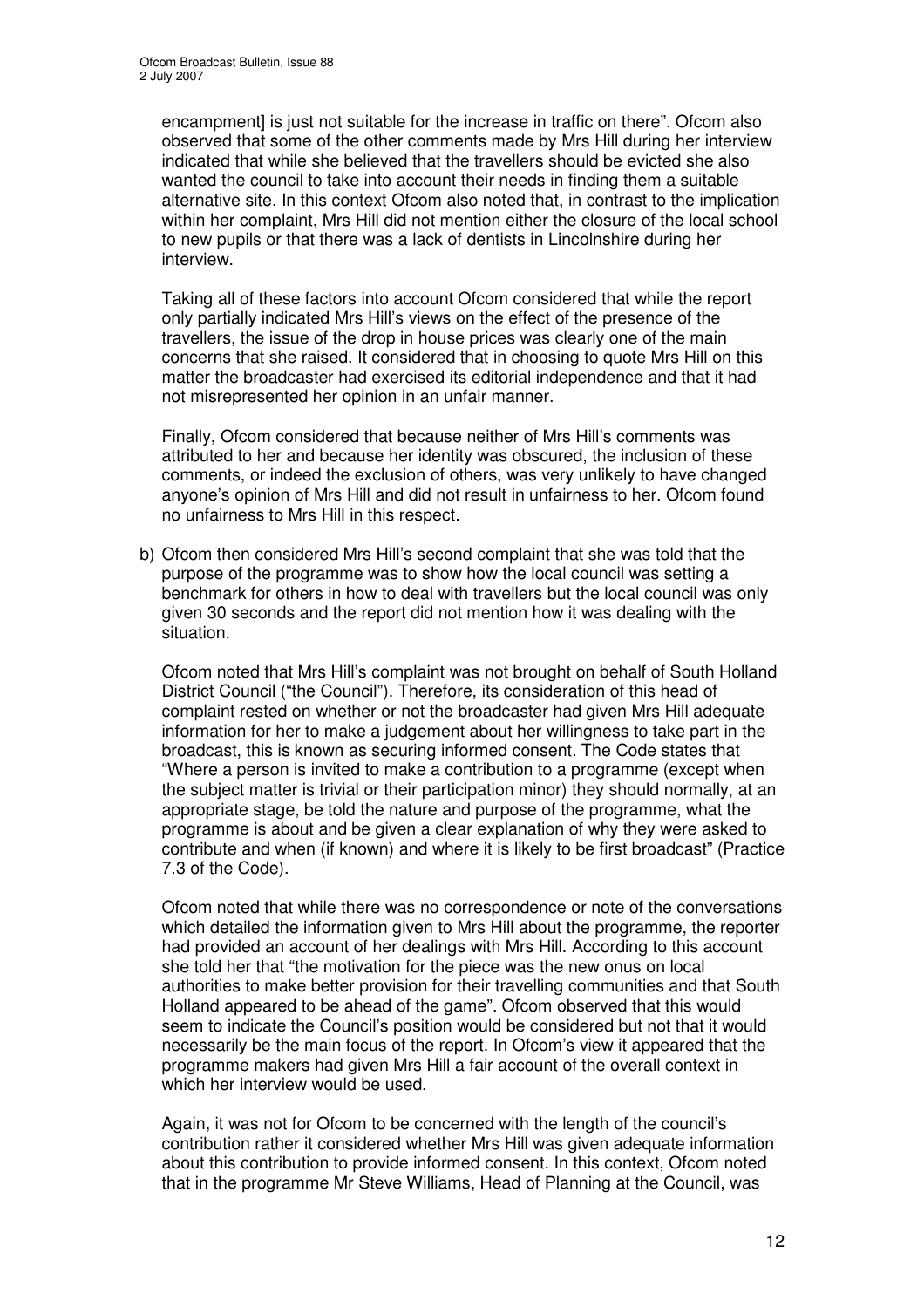shown clearly detailing what the Council was doing about the traveller situation, and observed that this tallied with the information provided to Mrs Hill prior to giving her interview.

Taking these factors into account Ofcom considered that Mrs Hill was given sufficient information by the reporter to provide the BBC with informed consent of her willingness to participate in the programme. Ofcom found no unfairness to Mrs Hill in this respect.

c) Ofcom then turned to Mrs Hill's first complaint on behalf of the Association, namely that the programme maker told her that it wanted to give a balanced view but only gave 30 seconds to local residents and gave no opportunity to respond to untrue claims made by travellers.

When considering this complaint Ofcom noted that while it is entirely appropriate for programme makers to exercise editorial freedom and explore a particular issue, (in this case the treatment of Gypsies or travellers), they must also ensure no unfairness to those directly affected by programmes. "Before broadcasting a factual programme, including programmes examining past events, broadcasters should take reasonable care to satisfy themselves that: material facts have not been presented, disregarded or omitted in a way that is unfair to an individual or organisation; and anyone whose omission could be unfair to an individual or organisation has been offered an opportunity to contribute." (Practice 7.9 of the Code).

Given that neither Mrs Hill nor the Association were mentioned by name in the report Ofcom has looked at the broad picture of how the residents' views were represented in relation to both this head of complaint and the two that follow it.

As discussed above at Decision head a), in Ofcom's view the feature undoubtedly set out to look at life as a traveller and was designed to illustrate some of the difficulties travellers faced by way of a particular example, namely the illegal encampment close to where Mrs Hill lived. However, and again as discussed in detail above at head a) Ofcom was not concerned, in terms of fairness, with whether particular views were included in the programme or not, nor with the number of (or length of) contributions made (and subsequently included in the programme) by Mrs Hill on behalf of the local residents she represented or by other people included in the feature. Rather Ofcom considered whether the programme maker took reasonable care to satisfy itself that material facts had not been presented, disregarded or omitted in a way that was unfair to the Association as set out in the Code.

With regard to the balance of views, Ofcom considered that while the programme did have a particular focus, namely the difficulties experienced by travellers in relation to the residential population, this position was clearly signalled in the introductions to each part of the feature. Ofcom also observed that, as established in the Decision relating to heads a) and b), the broadcaster had reflected the views of the permanently resident local community by including the fairly edited comments of Mrs Hill and the local Council's arrangements with regard to the travellers' situation.

Ofcom is not a fact finding tribunal and was not in a position to determine whether or not two of the statements made by travellers within the encampment and referred to in Mrs Hill complaint were true. However, Ofcom observed that the BBC was correct when it stated that Mrs Hill offered "no evidence" to support her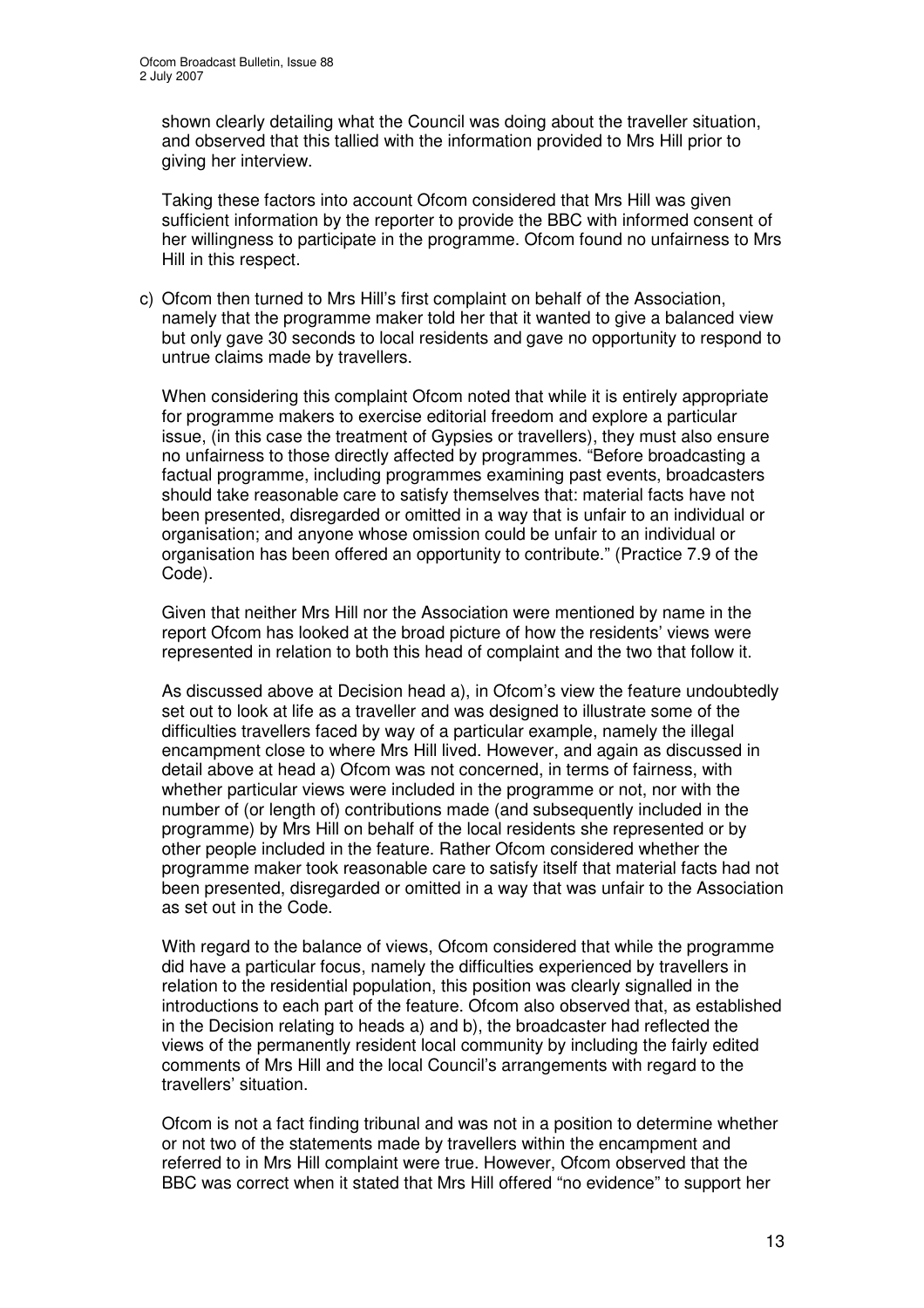suggestion that one resident of the Gypsy encampment did not find it difficult to get medical appointments or that a child from the same encampment was not "taunted in school". Furthermore, Ofcom noted that it was reasonable for the broadcaster to reflect the views of the traveller community as part of balanced report and that since neither claim attributed blame to either an individual or an organisation it would not have been incumbent upon the broadcaster to provide an opportunity for the Association, or indeed any other individual or organisation, to respond to them.

Finally, Ofcom considered that because the local Residents' Association was not mentioned by name, the programme was very unlikely to have changed anyone's opinion of its members and did not result in unfairness to them. Ofcom found that, in regard to this head of complaint, there was no unfairness to the Association.

d) Ofcom then considered Mrs Hill's complaint on behalf of the Association, that the "subject matter" was "biased" towards the minority group (i.e. the travellers) and was presented in a way that gave the impression that the travellers were being harassed and mistreated by local residents. This pertains to the requirement on broadcasters to ensure that "material facts have not been presented, disregarded or omitted in a way that is unfair" (Practice 7.9 of the Code).

As discussed above at head c) the thrust of the broadcast was clearly signalled and the broadcaster had reflected the views of the permanently resident local community by including the fairly edited comments of Mrs Hill and the local Council's arrangements with regard to the travellers' situation.

In addition, Ofcom noted the view outlined in the BBC's statement that "to the extent that [the report] suggested that the Gypsies were being either harassed or mistreated [it] did so only in the most general terms". Ofcom considered that the report did not imply that local residents targeted the travellers rather it illustrated general prejudice. Ofcom noted that instead the piece indicated the travellers' belief that they were perceived in a negative way and outlined some of the difficulties that they faced without a permanent base. Ofcom found no unfairness to the Association in this respect.

e) Lastly, Ofcom considered Mrs Hill's complaint on behalf of the Association, that the presenter's comment that he could not read out a number of e-mails about the story because they were not suitable for on-air broadcast gave a biased and unfair impression of how local residents view travellers. Again this pertains to Practice 7.9 of the Code which sets out that broadcasters should take reasonable care to ensure that "material facts have not been presented, disregarded or omitted in a way that is unfair".

Ofcom observed that this comment followed after the feature on Gypsies had ended and that it related to e-mails sent in response to a different report. Therefore, Ofcom considered that this comment could not have resulted in unfairness to the Association. Ofcom found no unfairness to the Association in this respect.

**Accordingly, Ofcom has not upheld Mrs Hill's complaint of unfair treatment.**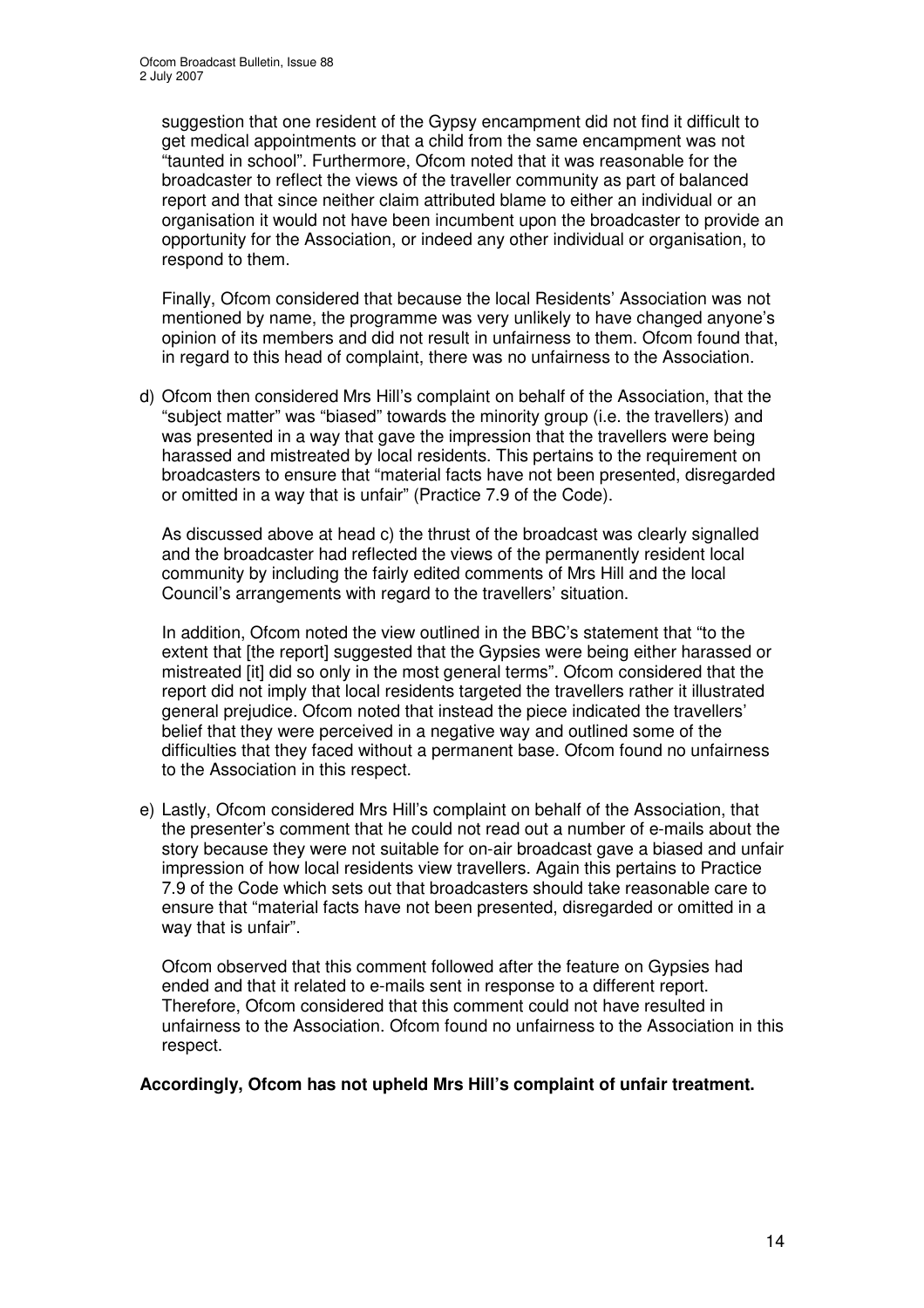# **Other Programmes Not in Breach/Out of Remit**

### **4 to 18 June 2007**

| Programme                                                 | <b>Trans</b><br><b>Date</b> | <b>Channel</b>             | Category                                      | No of<br><b>Complaints</b> |
|-----------------------------------------------------------|-----------------------------|----------------------------|-----------------------------------------------|----------------------------|
|                                                           |                             |                            |                                               |                            |
| 100 Greatest Standups                                     | 18/03/2007                  | Channel 4                  | Offensive Language                            | 3                          |
| <b>Adrian Allen Show</b>                                  | 04/05/2007                  | <b>LBC</b>                 | Religious Offence                             | 1                          |
| <b>Balls of Steel</b>                                     | 25/04/2007                  | Channel 4                  | Generally Accepted                            | 1                          |
| <b>BBC News</b>                                           |                             | BBC <sub>1</sub>           | <b>Standards</b>                              | 1                          |
|                                                           | 30/05/2007                  |                            | Generally Accepted<br><b>Standards</b>        |                            |
| <b>BBC News</b>                                           | 07/06/2007                  | BBC1                       | Generally Accepted<br><b>Standards</b>        | 1                          |
| <b>BNP Party Political Broadcast</b>                      | 24/04/2007                  | BBC1<br>Wales              | Crime<br>(incite/encourage)                   | 1                          |
| <b>BNP Party Political Broadcast</b>                      | 24/04/2007                  | BBC1<br>Wales              | Generally Accepted<br><b>Standards</b>        | 1                          |
| <b>BNP Party Political Broadcast</b>                      | 23/04/2007                  | <b>ITV1 Wales</b>          | <b>Generally Accepted</b><br><b>Standards</b> | 1                          |
| <b>BNP Scotland - Party Political</b><br><b>Broadcast</b> | 13/04/2007                  | BBC1<br>Scotand            | Generally Accepted<br><b>Standards</b>        | $\mathbf{1}$               |
| <b>Balls of Steel</b>                                     | 30/05/2007                  | Channel 4                  | <b>Generally Accepted</b><br><b>Standards</b> | 1                          |
| <b>Balls of Steel</b>                                     | 16/05/2007                  | Channel 4                  | Generally Accepted<br><b>Standards</b>        | $\mathbf{1}$               |
| Bars, Booze & Bouncers:<br>Confessions                    | 23/05/2007                  | ITVI                       | Generally Accepted<br><b>Standards</b>        | $\overline{c}$             |
| Ben Weston                                                | 29/03/2007                  | Red Dragon<br><b>FM</b>    | Sex/Nudity                                    | 1                          |
| <b>Big Love</b>                                           | 08/02/2007                  | <b>Five Life</b>           | Sex/Nudity                                    | 5                          |
| <b>Brainiac: Science Abuse</b>                            | 26/05/2007                  | Sky One                    | Offensive Language                            | $\mathbf{1}$               |
| <b>Brainiac: Science Abuse</b>                            | 15/05/2007                  | Sky One                    | Dangerous Behaviour                           | 1                          |
| <b>Bravo TV</b>                                           | 23/05/2007                  | <b>Bravo TV</b>            | Generally Accepted<br><b>Standards</b>        | $\overline{1}$             |
| Bravo TV                                                  |                             | Bravo TV                   | Competitions                                  | 1                          |
| <b>Breakfast</b>                                          | 04/04/2007                  | <b>BBC Radio</b><br>5 Live | Generally Accepted<br><b>Standards</b>        | $\overline{1}$             |
| Brits Get Rich in China                                   | 28/05/2007                  | Channel 4                  | Generally Accepted<br><b>Standards</b>        | 1                          |
| Brits Get Rich in China                                   | 28/05/2007                  | Channel 4                  | Crime (payment)                               | 1                          |
| C4 promo                                                  |                             | Channel 4                  | <b>Animal Welfare</b>                         | 1                          |
| CITV                                                      | 13/05/2007                  | ITV1                       | Generally Accepted<br><b>Standards</b>        | 1                          |
| <b>Central Tonight</b>                                    | 13/06/2007                  | ITV1                       | Offensive Language                            | 1                          |
| Channel 4 News                                            | 07/06/2007                  | Channel 4                  | Generally Accepted<br><b>Standards</b>        | 1                          |
| Charlie's Angels (trailer)                                | 17/05/2007                  | <b>UKDrama</b>             | Generally Accepted<br>Standards               | 1                          |
| <b>Chris Evans</b>                                        | 24/05/2007                  | <b>BBC Radio</b><br>2      | Generally Accepted<br>Standards               | 1                          |
| <b>Chris Moyles Show</b>                                  | 24/04/2007                  | <b>BBC Radio</b>           | <b>Generally Accepted</b><br><b>Standards</b> | 1                          |
| <b>Conservative Party Election</b><br><b>Broadcast</b>    | 25/04/2007                  | BBC1/<br>ITV1              | Elections/Referendums                         | 1                          |
| <b>Coronation Street</b>                                  | 28/05/2007                  | ITV1                       | <b>Undue Prominence</b>                       | 1                          |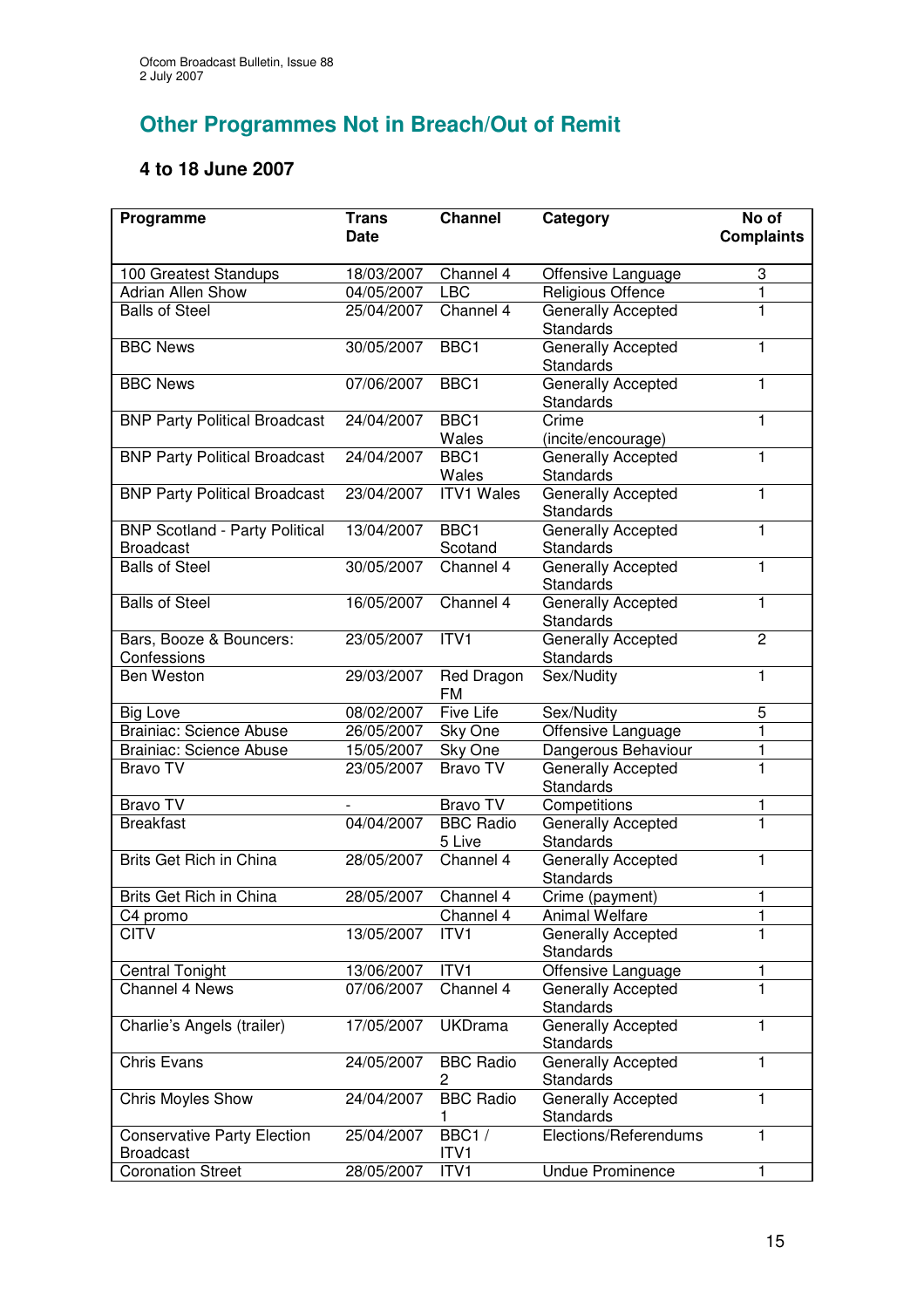| <b>Coronation Street</b>                                | 28/05/2007 | ITV1                 | Generally Accepted<br><b>Standards</b>        | $\overline{4}$ |
|---------------------------------------------------------|------------|----------------------|-----------------------------------------------|----------------|
| <b>Coronation Street</b>                                | 28/05/2007 | ITV1                 | Inaccuracy/Misleading                         | 1              |
| Cutting Edge: Meet the Foxes                            | 16/04/2007 | Channel 4            | Animal Welfare                                | $\mathbf{1}$   |
| Cutting Edge: Mind Your F-<br>ing Language              | 14/05/2007 | Channel 4            | Offensive Language                            | $\mathbf{1}$   |
| <b>DM Digital Islam</b>                                 | 27/03/2007 | <b>DM Digital</b>    | Generally Accepted<br><b>Standards</b>        | 1              |
| Derren Brown: Something<br><b>Wicked This Way Comes</b> | 10/06/2007 | Channel 4            | Dangerous Behaviour                           | $\overline{2}$ |
| Diff'rent Strokes/Cosby Show<br>(trailers)              |            | Trouble              | Generally Accepted<br><b>Standards</b>        | $\overline{2}$ |
| Dispatches: Gordon Brown -<br>Fit for Office?           | 14/05/2007 | Channel 4            | Due Impartiality/Bias                         | $\overline{2}$ |
| Drive Home - Ian Wright                                 | 16/05/2007 | Talksport            | Generally Accepted<br><b>Standards</b>        | $\mathbf{1}$   |
| Drive with Ian Wright & Adrian<br>Durham                | 21/05/2007 | Talksport            | <b>Generally Accepted</b><br>Standards        | 1              |
| Driving Me Crazy                                        | 22/05/2007 | ITV1                 | Generally Accepted<br>Standards               | 1              |
| Eastenders                                              | 29/05/2007 | BBC <sub>1</sub>     | <b>Generally Accepted</b><br><b>Standards</b> | $\mathbf{1}$   |
| Eastenders                                              | 31/05/2007 | BBC1                 | Generally Accepted<br><b>Standards</b>        | 1              |
| Eastenders                                              | 22/05/2007 | BBC1                 | Offensive Language                            | 1              |
| <b>Embarrasing Illnesses</b>                            | 31/05/2007 | Channel 4            | Generally Accepted<br><b>Standards</b>        | ī              |
| <b>Embarrasing Illnesses</b>                            | 24/05/2007 | Channel 4            | Generally Accepted<br><b>Standards</b>        | $\overline{c}$ |
| Emmerdale                                               | 29/05/2007 | ITV1                 | Advertising                                   | 1              |
| Eurovision: Making Your Mind<br>Up                      | 17/03/2007 | BBC1                 | Sex/Nudity                                    | $\mathbf{1}$   |
| <b>Fairly Odd Parents</b>                               | 31/05/2007 | Nickelodeon          | Offensive Language                            | 1              |
| <b>Fifth Gear</b>                                       | 26/05/2007 | Five                 | Dangerous Behaviour                           | 1              |
| <b>Fifth Gear</b>                                       | 21/05/2007 | Five                 | Dangerous Behaviour                           | $\overline{2}$ |
| <b>Fifth Gear</b>                                       | 21/05/2007 | Five                 | Offensive Language                            | 1              |
| Formula One                                             | 12/05/2007 | ITV1                 | <b>Generally Accepted</b><br><b>Standards</b> | 1              |
| Friday Night With Jonathan<br>Ross                      | 01/06/2007 | BBC <sub>1</sub>     | <b>Animal Welfare</b>                         | 1              |
| Friday Night With Jonathan<br>Ross                      | 01/06/2007 | BBC1                 | Generally Accepted<br>Standards               | 3              |
| Friday Night With Jonathan<br>Ross                      | 11/05/2007 | BBC <sub>1</sub>     | Generally Accepted<br>Standards               | 1              |
| <b>GMTV</b>                                             | 02/05/2007 | ITV1                 | Due Impartiality/Bias                         | 1              |
| <b>GMTV</b>                                             | 14/05/2007 | ITV <sub>1</sub>     | Generally Accepted<br>Standards               | 1              |
| <b>GMTV</b>                                             | 17/05/2007 | ITV1                 | Violence                                      | 1              |
| <b>GMTV</b>                                             | 02/05/2007 | ITV1                 | Generally Accepted<br>Standards               | $\overline{2}$ |
| <b>GMTV</b>                                             | 02/04/2007 | ITV1                 | Generally Accepted<br>Standards               | 1              |
| Gavin Stamp's Orient Express                            | 22/05/2007 | Five                 | Due Impartiality/Bias                         | 1              |
| Gay to Z                                                | 11/06/2007 | Channel 4            | Sex/Nudity                                    | 1              |
| Gina Ford: Who Are You To<br>Tell Us?                   | 05/03/2007 | Five Life            | U18s in Programmes                            | $\overline{2}$ |
| Glitterball                                             | 30/04/2007 | ITV1                 | Competitions                                  | 2              |
| Gordon Astley Show                                      | 20/04/2007 | Southern<br>Counties | Generally Accepted<br><b>Standards</b>        | $\overline{2}$ |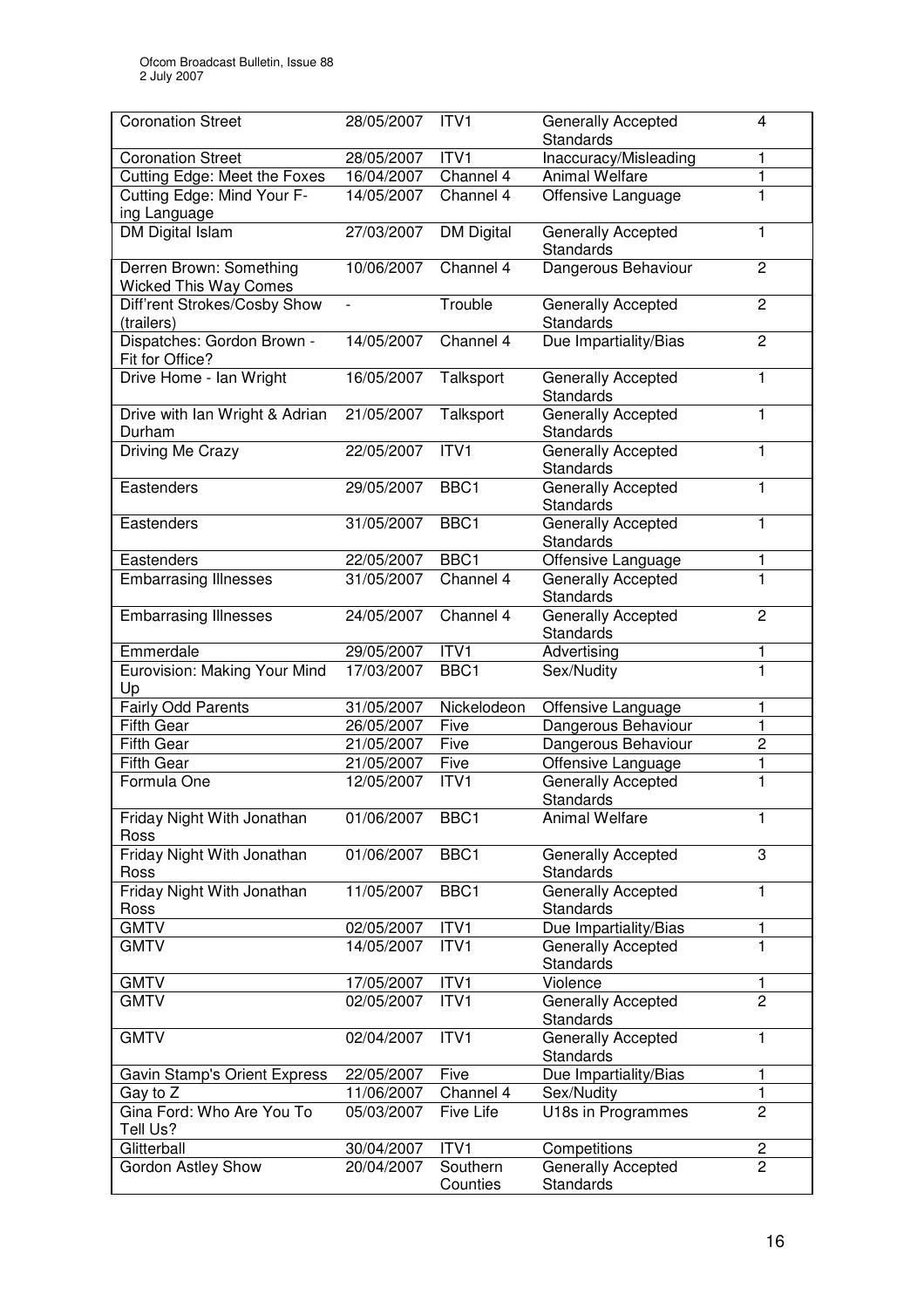| Gordon Ramsay's F Word                  | 05/06/2007 | Channel 4            | Offensive Language                            | $\overline{2}$ |
|-----------------------------------------|------------|----------------------|-----------------------------------------------|----------------|
| Gordon Ramsay's F Word                  | 29/05/2007 | Channel 4            | <b>Animal Welfare</b>                         | 1              |
| Grease is the Word                      | 26/05/2007 | ITV1                 | Generally Accepted<br><b>Standards</b>        | 1              |
| <b>Great British Menu</b>               | 21/05/2007 | BBC <sub>2</sub>     | Use of Premium Rate<br><b>Numbers</b>         | 1              |
| Greg Burns                              | 25/03/2007 | Virgin Radio         | <b>Generally Accepted</b><br><b>Standards</b> | 1              |
| Have I Got News for You                 | 13/04/2007 | BBC1                 | <b>Animal Welfare</b>                         | 1              |
| Hidden Lives: Raised By The             | 23/04/2007 | Five                 | U18s in Programmes                            | 3              |
| Hand Of God                             |            |                      |                                               |                |
| <b>Holby Blue</b>                       | 08/05/2007 | BBC1                 | Generally Accepted<br><b>Standards</b>        | 1              |
| <b>Holby Blue</b>                       | 22/05/2007 | BBC <sub>1</sub>     | <b>Generally Accepted</b><br><b>Standards</b> | $\mathbf{1}$   |
| House                                   | 24/05/2007 | Five                 | Generally Accepted<br>Standards               | $\mathbf{1}$   |
| House of Horrors                        | 15/05/2007 | ITV1                 | Offensive Language                            | 1              |
| <b>ITV News</b>                         | 15/05/2007 | ITVI                 | Generally Accepted                            | $\overline{2}$ |
|                                         |            |                      | Standards                                     |                |
| <b>ITV News</b>                         | 18/05/2007 | ITV1                 | Generally Accepted<br>Standards               | $\mathbf{1}$   |
| ITV News (advert)                       | 10/04/2007 | ITV <sub>1</sub>     | <b>Generally Accepted</b><br><b>Standards</b> | 1              |
| Imam Ali Programme                      | 24/03/2007 | <b>DM Digital</b>    | Use of Premium Rate<br><b>Numbers</b>         | 3              |
| In the Night Garden                     | 12/04/2007 | <b>CBeebies</b>      | U18's in Programmes                           | 1              |
| James Martin                            | 10/04/2007 | Pirate FM            | Due Impartiality/Bias                         | 1              |
| Jock Stein You're Immortal              | 25/05/2007 | <b>BBC</b>           | <b>Generally Accepted</b>                     | $\overline{1}$ |
|                                         |            | Scotland             | <b>Standards</b>                              |                |
| Jon Gaunt                               | 07/05/2007 | Talksport            | Generally Accepted<br><b>Standards</b>        | 1              |
| Jon Gaunt                               | 22/05/2007 | Talksport            | Generally Accepted<br><b>Standards</b>        | 1              |
| <b>Justin Morehouse</b>                 | 10/05/2007 | <b>Key 103</b>       | Competitions                                  | 1              |
| Lead Balloon                            | 06/02/2007 | BBC <sub>4</sub>     | Generally Accepted<br><b>Standards</b>        | 1              |
| Let Me Entertain You                    | 31/05/2007 | BBC <sub>2</sub>     | <b>Generally Accepted</b><br><b>Standards</b> | $\overline{2}$ |
| <b>Little Monsters</b>                  | 09/06/2007 | Sky 3                | <b>Generally Accepted</b><br><b>Standards</b> | 1              |
| Loose Women                             | 30/05/2007 | ITV1                 | Generally Accepted<br><b>Standards</b>        | 1              |
| Loose Women                             | 07/06/2007 | ITVI                 | Generally Accepted<br><b>Standards</b>        | 1              |
| Loose Women                             | 07/06/2007 | ITV1                 | Offensive Language                            | 1              |
| <b>Matthew Bannister</b>                | 19/03/2007 | <b>BBC Radio</b>     | Generally Accepted                            | $\mathbf 1$    |
|                                         |            | 5 Live               | <b>Standards</b>                              |                |
| Mile High trail                         | 27/04/2007 | <b>Sky Three</b>     | Sex/Nudity                                    | 1              |
| Missing Madeleine: A Tonight<br>Special | 08/05/2007 | ITV1                 | Generally Accepted<br><b>Standards</b>        | $\overline{2}$ |
| Move Your Feet                          | 07/05/2007 | <b>MTV Dance</b>     | Generally Accepted<br><b>Standards</b>        | 1              |
| Nevis Radio                             | 22/04/2007 | Nevis Radio          | Offensive Language                            | 1              |
| Nick Ferrari                            | 21/05/2007 | <b>LBC</b><br>97.3FM | Generally Accepted<br><b>Standards</b>        | 1              |
| OBE TV                                  | 27/04/2007 | OBE TV               | Violence                                      | 2              |
| Only Fools and Horses                   | 31/12/2006 | <b>UKTV Gold</b>     | Generally Accepted<br><b>Standards</b>        | $\mathbf{1}$   |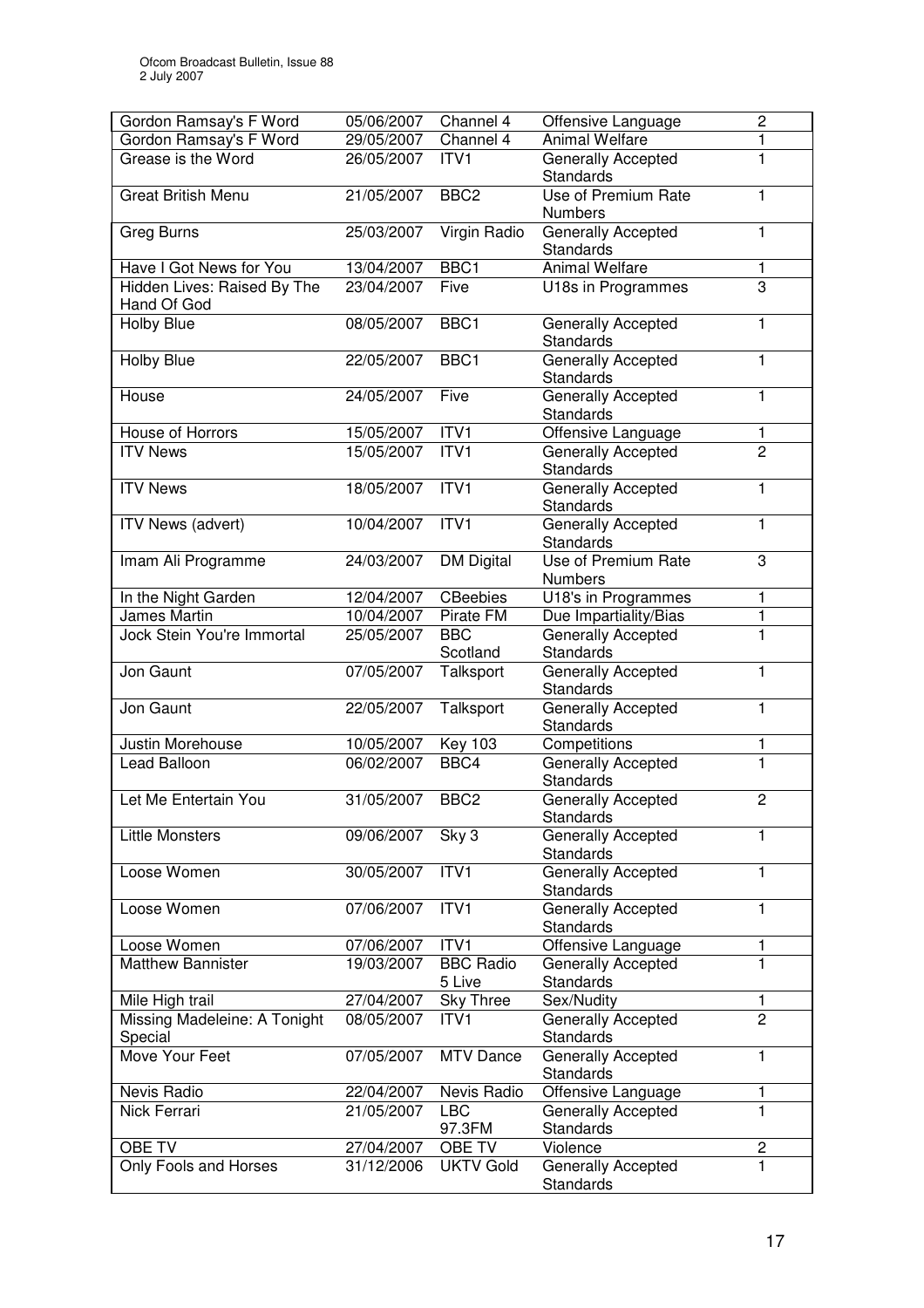| Only Fools and Horses        | 24/03/2007 | <b>UKTV Gold</b>      | Offensive Language                            | 1              |
|------------------------------|------------|-----------------------|-----------------------------------------------|----------------|
| Party Election Broadcast:    | 24/04/2007 | Scottish TV           | Elections/Referendums                         | 2              |
| Pirates of the Caribbean 3:  | 27/05/2007 | E <sub>4</sub>        | <b>Generally Accepted</b>                     | ī              |
| <b>TV Movie Special</b>      |            |                       | <b>Standards</b>                              |                |
| Play                         | 27/04/2007 | <b>BBC Radio</b>      | Generally Accepted                            | 1              |
|                              |            | 4                     | <b>Standards</b>                              |                |
| Quizcall                     | 26/05/2007 | Five                  | Competitions                                  | 1              |
| Quizcall                     | 01/06/2007 | Five                  | Competitions                                  | 1              |
| Quizcall                     | 20/05/2007 | Five US               | Competitions                                  | $\mathbf{1}$   |
| <b>Rich Boys Toys</b>        | 23/04/2007 | Five                  | Generally Accepted<br><b>Standards</b>        | $\mathbf{1}$   |
| Sara Cox                     | 26/05/2007 | <b>BBC Radio</b>      | Generally Accepted<br>Standards               | 1              |
| Saturday Kitchen             | 28/04/2007 | BBC <sub>1</sub>      | Generally Accepted<br><b>Standards</b>        | 1              |
| <b>Scot Mills Show</b>       | 24/04/2007 | <b>BBC Radio</b>      | <b>Generally Accepted</b><br><b>Standards</b> | 1              |
| Scottish Christian Party     | 24/04/2007 | BBC1                  | Elections/Referendums                         | 5              |
| <b>Political Broadcast</b>   |            | Scotland              |                                               |                |
| Sex With Mum and Dad         | 22/05/2007 | BBC <sub>3</sub>      | Sex/Nudity                                    | 1              |
| <b>Sky News</b>              | 20/05/2007 | <b>Sky News</b>       | Offensive Language                            | 1              |
| <b>Sky News</b>              | 21/04/2007 | <b>Sky News</b>       | Due Impartiality/Bias                         | 1              |
| <b>Sky News</b>              | 04/05/2007 | <b>Sky News</b>       | Due Impartiality/Bias                         | 1              |
| <b>Smooth Radio</b>          | 01/05/2007 | Smooth                | <b>Undue Prominence</b>                       | 1              |
|                              |            | Radio                 |                                               |                |
| Sports promo                 | 27/05/2007 | <b>NASN</b>           | Inaccuracy/Misleading                         | 1              |
| <b>Super Fires</b>           | 06/05/2007 | Zone                  | Generally Accepted                            | 1              |
|                              |            | Reality               | Standards                                     |                |
| <b>Teen Taboos</b>           | 23/05/2007 | Channel 4             | Generally Accepted                            | 1              |
|                              |            |                       | Standards                                     |                |
| The Apprentice               | 15/05/2007 | BBC1                  | Generally Accepted                            | 1              |
|                              |            |                       | Standards                                     |                |
| The Apprentice               | 06/06/2007 | BBC1                  | Religious Offence                             | 1              |
| The Apprentice: You're Fired | 23/05/2007 | BBC <sub>2</sub>      | Generally Accepted<br><b>Standards</b>        | $\overline{1}$ |
| The Big Quiz                 | 21/03/2007 | Living TV             | Competitions                                  | 1              |
| The Culture Show             | 12/05/2007 | BBC <sub>2</sub>      | Generally Accepted                            | ī              |
|                              |            |                       | Standards                                     |                |
| The Geoff Show               | 05/04/2007 | Virgin Radio          | Religious Offence                             | 1              |
| The Great Global Warming     | 08/03/2007 | Channel 4             | Inaccuracy/Misleading                         | 1              |
| Swindle                      |            |                       |                                               |                |
| The Hits                     | 12/05/2007 | The Hits              | Sex/Nudity                                    | 1              |
| The Jeremy Kyle Show         | 04/04/2007 | ITV1                  | Inaccuracy/Misleading                         | 1              |
| The Jeremy Kyle Show         | 08/05/2007 | ITV1                  | Violence                                      | 1              |
| The John Holmes Show         | 31/03/2007 | BBC 6                 | Generally Accepted<br><b>Standards</b>        | 1              |
| The Mummy (trailer)          | 02/06/2007 | ITV1                  | Generally Accepted<br>Standards               | 1              |
| The Now Show                 | 31/03/2007 | <b>BBC Radio</b><br>4 | Generally Accepted<br><b>Standards</b>        | 1              |
| The Royal                    | 07/04/2007 | ITV1                  | Offensive Language                            | 1              |
| The Ugly Phil Breakfast Show | 02/05/2007 | Kerrang               | <b>Generally Accepted</b>                     | 1              |
|                              |            | Radio                 | Standards                                     |                |
| The Weakest Link             | 15/05/2007 | BBC <sub>2</sub>      | Generally Accepted<br>Standards               | 1              |
| The Wickes Weekend           | 28/04/2007 | Talksport             | Generally Accepted                            | 1              |
| <b>Breakfast Show</b>        |            |                       | Standards                                     |                |
| The Wright Stuff             | 21/05/2007 | Five                  | Due Impartiality/Bias                         | 1              |